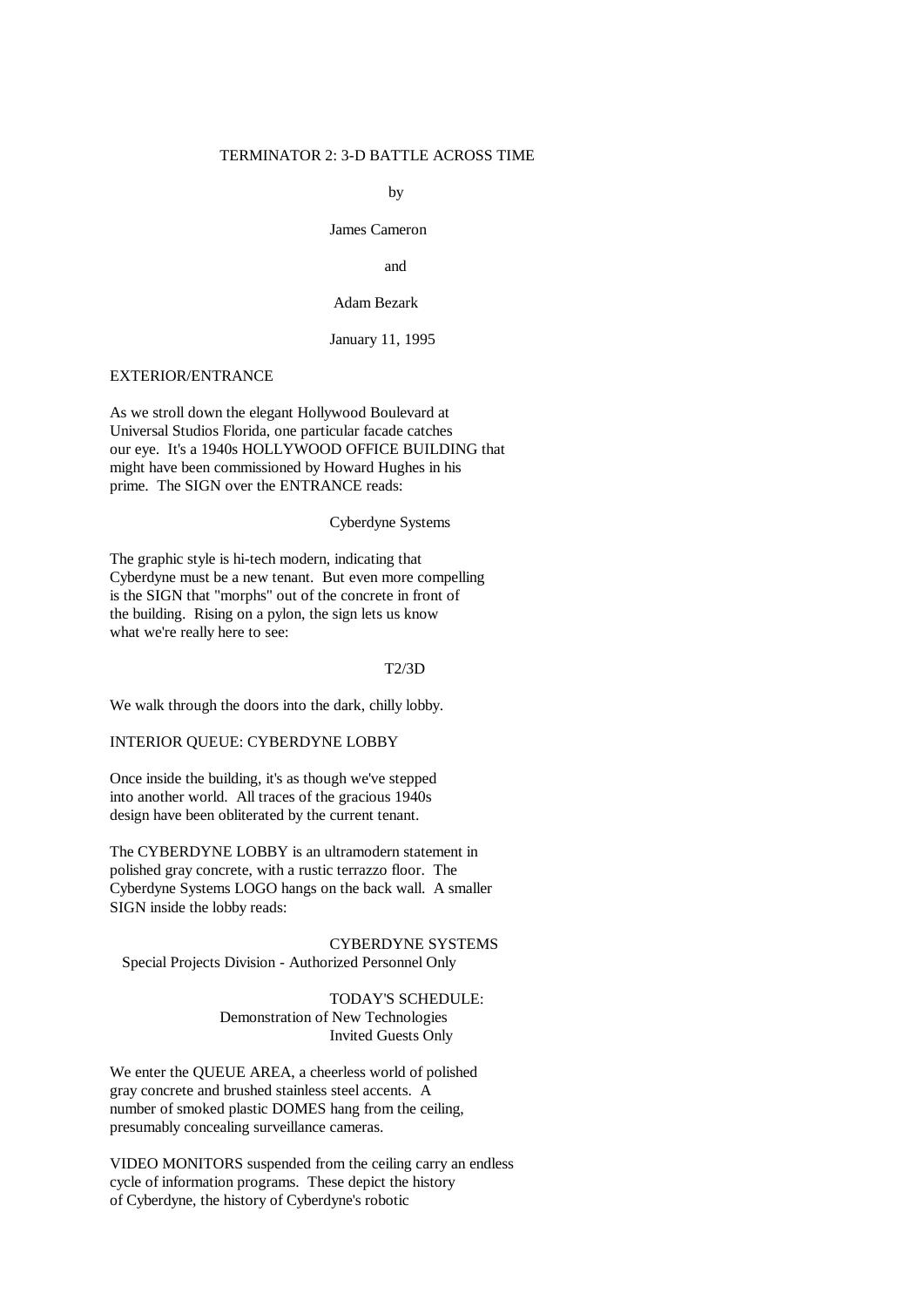development program, and so forth. The videos are both serious and humorous.

Beyond the lobby, we find the entrance to another room. A sign over the entry reads "Miles Bennet Dyson Memorial Auditorium."

Presently a cheery P.R. DRONE VOICE addresses us.

# P.R. DRONE VOICE

Ladies and Gentlemen; Senators, Congressmen; invited guests. Welcome to Cyberdyne Systems, America's leading supplier of future technology for consumer products and defense.

You are about to enter our Demonstration Center for a classified preview of our most incredible new technologies. Please remember that all information presented today is strictly confidential.

Finally, Cyberdyne Systems cannot be responsible for personal injuries sustained due to radiation exposure or high energy tachyon fields. Thank you, and enjoy the presentation.

As we leave the indoor queue, we pass an unattended kiosk which contains custom-designed SAFETY VISORS -- our 3-D GLASSES. We pick up a pair as we walk into the Pre-Show.

PRE-SHOW: VIDEO WALL PROLOGUE

Entering the PRE-SHOW AREA gives us a strange sense of compression. Claustrophobia, even. It's a narrow, rectangular chamber with an angular ceiling. High-tech, ultramodern wall finishes and carpeted floors give us the sense of entering the inner sanctum of a powerful corporation. Four large VIDEO WALLS bear down on us, embedded in the slopping ceiling. A cantilevered platform at the far end of the room features a speaker's podium; it hangs in front of the farthest Video Wall.

As we enter, carrying our 3-D Glasses, the CYBERDYNE LOGO floats across the Video Walls.

We hear the glossy P.R. VOICE again as we file into the room.

### P.R. DRONE VOICE (V.O.)

Welcome to the Cyberdyne Demonstration Center. Please do not put on your Safety Visors at this time. Improper use of these glasses can result in disorientation,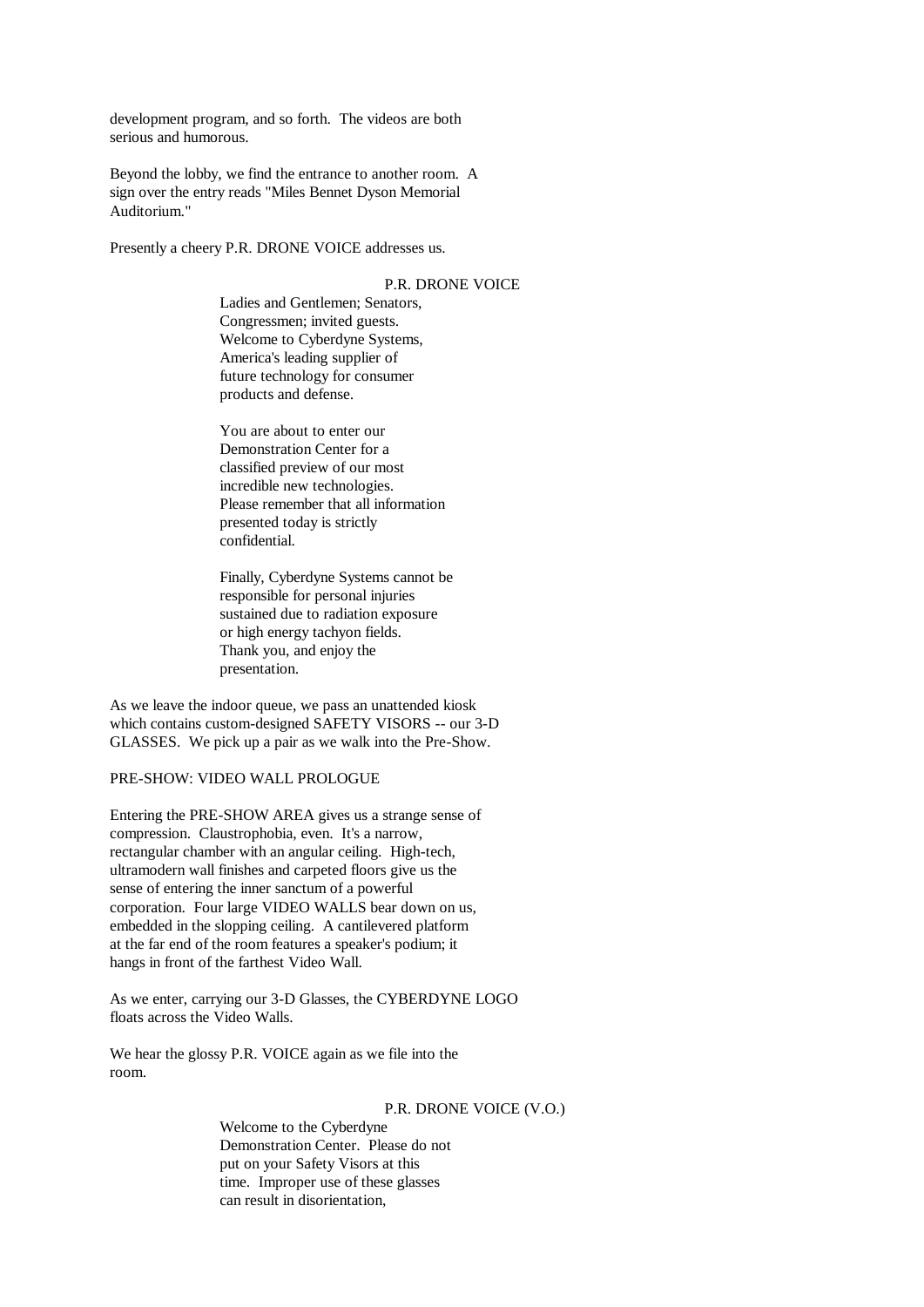dizziness, or minor chromosome damage. Thank you.

The ROOM LIGHTS FADE TO HALF, as the VIDEO WALL springs to life with a CYBERDYNE PROMOTIONAL VIDEO that spreads across the screens. It's a slick, polished presentation with lots of fancy video effects, trendy cinematography, punchy MTV editing.

The ACTORS are a Politically Correct ethnic balance, and all look happy. Wealthy. Perfect. Our NARRATOR VOICE is warm and fatherly: Hal Holbrook, John Mahoney, Dennis Weaver. It's a parody of those AT&T "You Will" ads, but with a slightly sinister Cyberdyne overtone.

And it goes like this:

SHOW START

FADE IN

EXT. MEADOW - DAY

A graceful BUTTERFLY flitters across a golden field of daffodils. It lands on a flower in the foreground.

#### NARRATOR (V.O.)

Imagine a world... where butterflies run on batteries.

TIGHT on the butterfly: we see it's actually a tiny FLYING MACHINE of plastic and chrome. Miniature hydraulic cylinders power its delicate wings.

INT. SCHOOLROOM MONTAGE - DAY

Scrubbed, happy kids listen eagerly to the day's lesson.

### NARRATOR

Where children in Chicago... Detroit... Los Angeles... and Seattle...

In each schoolroom, the eager STUDENTS gaze at hi-tech flatscreen MONITORS built into their desks. A single teacher appears on all the monitors.

# NARRATOR

... all learn exactly the same lesson. From exactly the same teacher. At exactly the same time. Every day.

INT. LIVING ROOM - DAY

A LITTLE OLD LADY sits in a rocking chair, deftly manipulating the world's most complicated REMOTE CONTROL. A huge VIDEO WALL dominates her living room, the screen divided into sixty different individual images.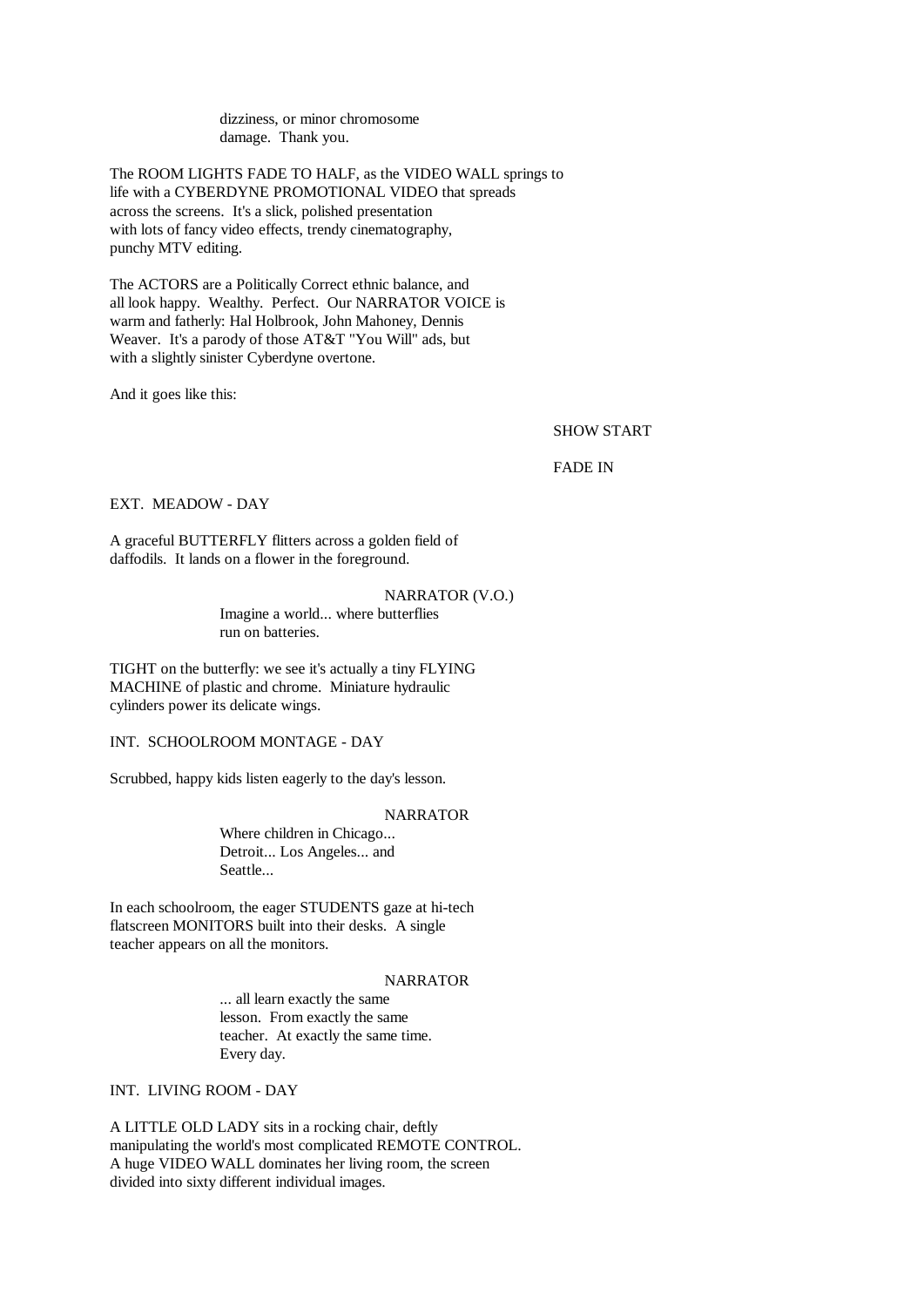# NARRATOR

Where a Grandmother can choose from five thousand television channels. And if she can't, her television chooses for her.

All sixty screens cut to "Murder, She Wrote" -- or other innocuous MCA show. The Lady smiles.

# INT. OPERATING ROOM

A high-tech surgical procedure is in progress. Robotguided LASERS move across the patient, making ultraprecise incisions. A VIDEO CAMERA looks down at the procedure, next to a VIDEO MONITOR displaying a SURGEON'S face.

## NARRATOR

Where a neurosurgeon can remove a brain tumor...

# EXT. BEACH FRONT HOUSE - SUNSET

The other end of the video link: the same SURGEON sits on a rustic porch overlooking a sunset-drenched beach. A laptop computer sits on the arm of his chaise-lounge.

The contented looking Surgeon deftly manipulates a pair of ROBOTIC REMOTE CONTROL HANDLES that are connected to the computer, while watching the results of his surgery on the little monitor.

### NARRATOR

... without missing the sunset.

The surgeon reaches over and sips a Pina Colada.

INT. HOTEL ROOM - NIGHT

A smiling MOMMY looks into a picture phone, whispering a lullaby to her Daughter. She grasps a ROBOTIC REMOTE CONTROL HANDLE just like the one the surgeon used.

#### NARRATOR

Or a mother can tuck her babies in at night...

# INT. NURSERY - NIGHT

The other end of the video link: angle on the sleepy DAUGHTER as Mommy's video face coos gently from the picture phone. Responding to the mother's commands, a shiny MECHANICAL CLAW grasps the little girl's blanket and pulls it up to her chin.

# NARRATOR

... from halfway around the planet.

POW! SMASH CUT to extreme CU, moving across a fantastic COMPUTER CHIP.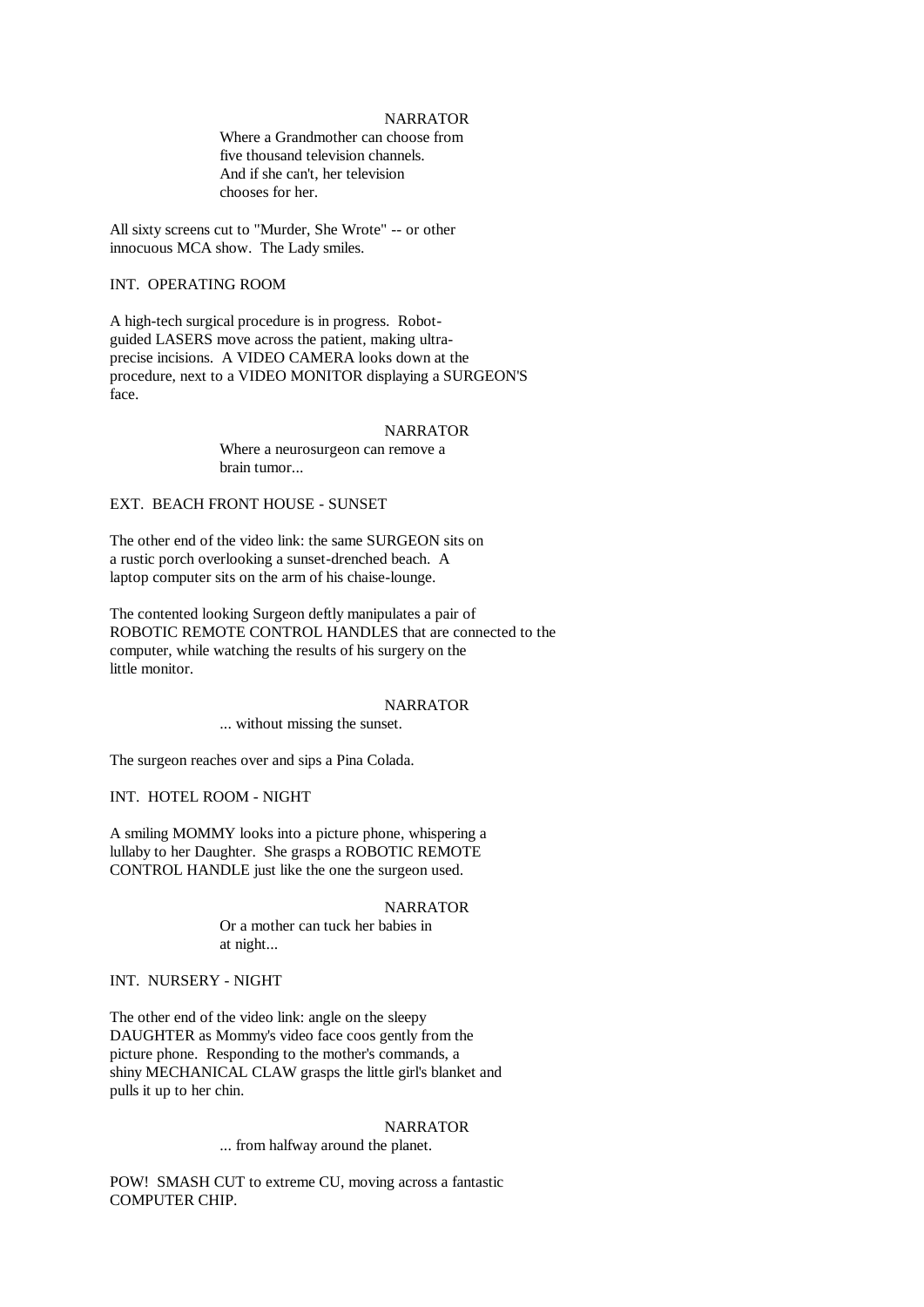It's happening.

POW. Closer on the chip.

# NARRATOR

Today.

POW. Closer.

# NARRATOR

At Cyberdyne Systems.

POW!! SMASH CUT to the CYBERDYNE LOGO. Then... FADE TO BLACK.

In the darkness, we hear driving INDUSTRIAL MUSIC. Then, screen by screen, the Video Wall comes back to life with images of HI-TECH MANUFACTURING.

### NARRATOR

That's right. Cyberdyne. We're back, bigger and better than ever. And we're ready to lead the world down the Information Superhighway. Our goal: complete global communications leadership.

# MONTAGE - VARIOUS LOCATIONS

We see HAPPY PEOPLE using Cyberdyne's high-tech products in a variety of glossy settings. Those ROBOTIC ARMS are showing up again. Painting cars, weaving baskets, assembling detonators.

# NARRATOR

We've pioneered new breakthroughs in Artificial Intelligence... Neural Network Processors... plus advanced Robotic systems for Medicine, Consumer Products... and Defense.

TOMAHAWK MISSILES streak through the skies, creating brilliant traces of light.

The visuals come faster now. More military images mix with the industrial/commercial visuals. Music begins to build, accelerating urgently.

### NARRATOR

But our greatest challenge lies ahead.

And now we see technicians laboring over something dark, omniscient. A NASA SPACE SHUTTLE orbits the earth, releasing a satellite.

> NARRATOR Or rather... above. Six hundred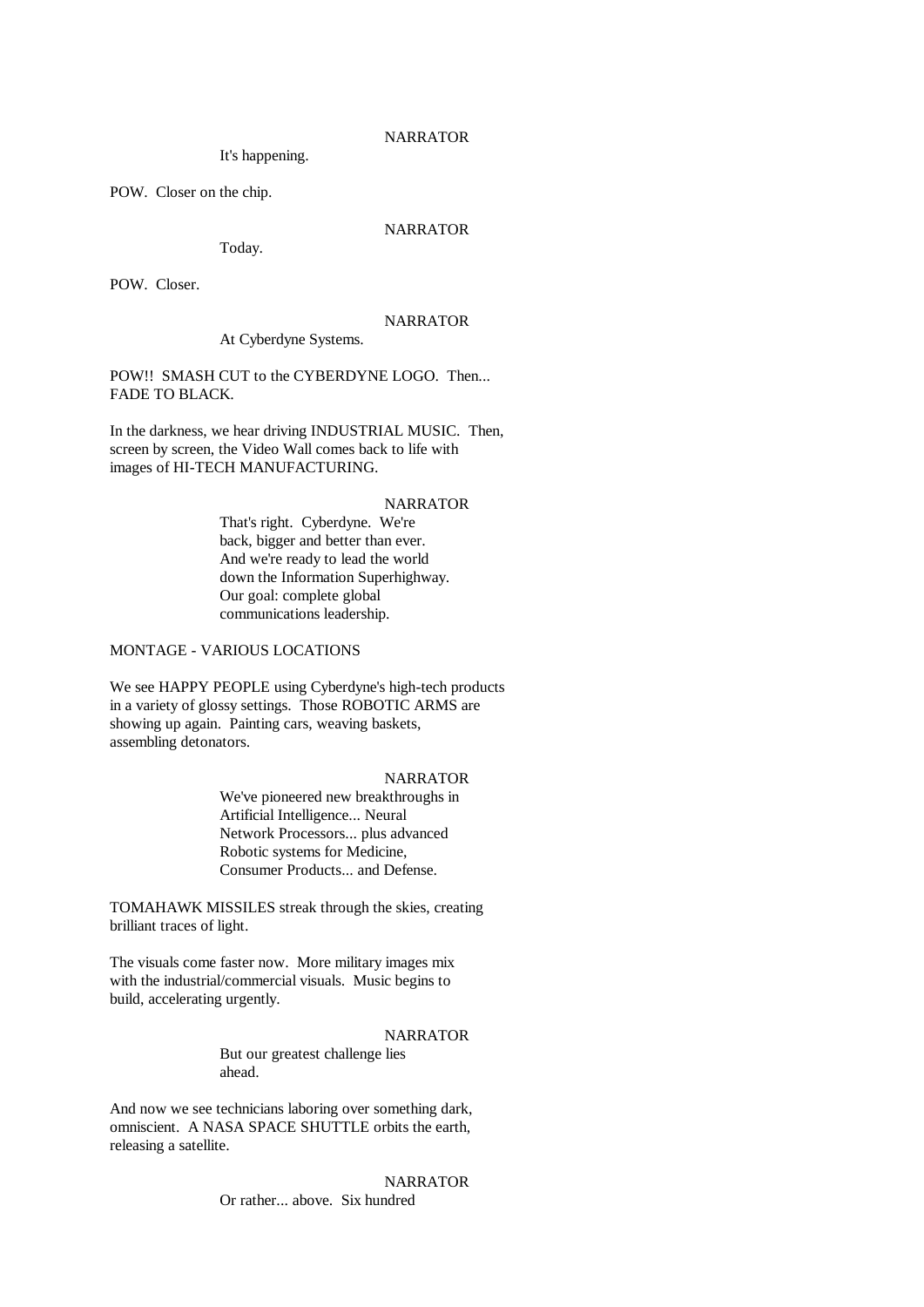miles above, in geosynchronous earth orbit. Today, these Cyberdyne satellites protect us from enemy attack. But soon, they'll go even farther.

SATELLITES in space. Department of Defense Stratigic Defense Initiative satellite footage.

# NARRATOR

Imagine every computer on earth... Every television... every telephone... and eventually, every living person... united. In the ultimate global network.

You've heard of the information highway? Welcome to the information skyway.

Images of PEOPLE and COMPUTER NETWORKS. People carry nifty-looking personal communications devices. CAPTION: "Pending FCC Approval"

## NARRATOR

Imagine the ease... the speed... the fun! You'll be able to reach any person, anywhere on earth, any time you choose.

A CONSUMER consults her Newton-style personal communications device. It flashes a series of messages: "Judy: call Mom"... "Come to Ed Blumberg's Auto Mall! Check out our new minivans! Click here"... "Past Due: \$62.94 to Skynet Communications, Inc. -- Click to authorize funds transfer."

The images come faster. MUSIC is pounding.

## **NARRATOR**

This is the future of communication. The future of National Defense. The future of a new global society.

Ladies and Gentlemen...

This is SKYNET.

The SKYNET LOGO forms on screen.

Suddenly the video image twitches, then explodes into STATIC. A computer-generated STATUS LINE appears in the upper left corner of the screen. It says: SIGNAL INTERRUPT. UNAUTHORIZED TRANSMISSION. AUTO-OVERRIDE: FAIL.

# AN ANGRY VOICE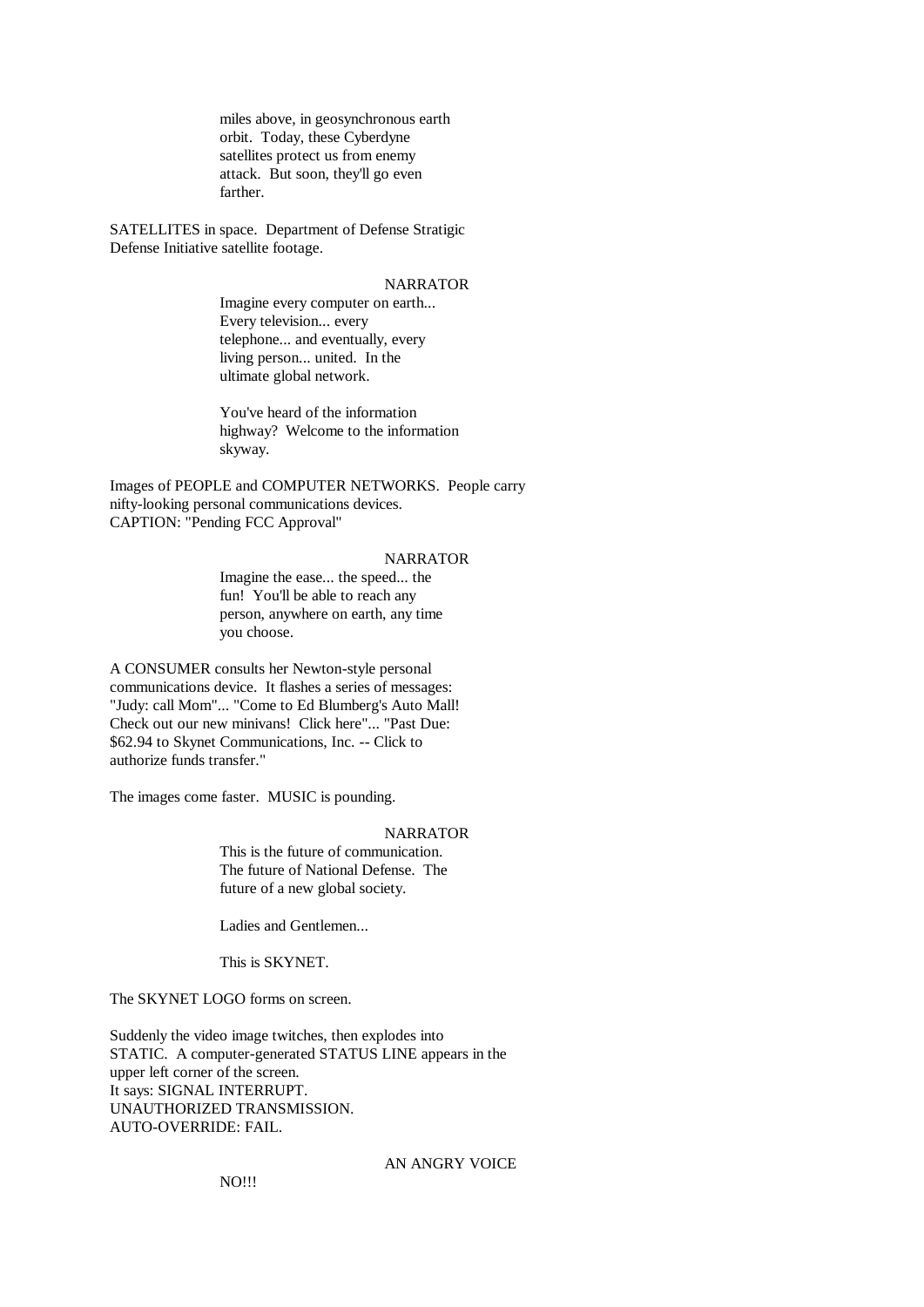An instant later the static scatters, revealing a shaky Closed Circuit VIDEO IMAGE.

INT. A DARK PLACE

Two PEOPLE are standing in a small dark room: one of them reaches toward us, adjusting a unseen VIDEO CAMERA. The other twiddles the controls on a small electronic box.

But these people don't look like the well-groomed Cyberdyne employees we've seen so far. They wear battle fatigues and carry a small arsenal of weapons and electronic gear.

We're looking at two fugitives from history.

SARAH CONNOR. And her son JOHN.

John has grown since we saw him last. Now about sixteen years old, tall and whipcord lean, he's kept in shape by constant exercise, travel and vigilance. He's tougher than before, hardened by loss. But still a boy, really. Prone to outbursts of youthful enthusiasm.

Sarah, though, looks much the same. Years of combat training have kept her in top physical condition. Hair pulled back in a tough ponytail, eyes hidden by dark glasses. She's not quite as wired as she was in 1991, but she's still not someone you'd want to piss off.

And right now, she's pretty pissed off.

SARAH

How dare you?! How dare you!?! These stupid cutesy-pie corporate videos make me sick! Skynet isn't our defender. It's our downfall! Everyone of you death mongering Cyberdyne bloodsuckers should be barbecued in your own--

JOHN

Mom... MOM! The mission, remember? (to us) She's a little tense.

Sarah takes a second to calm down. John steps forward and addresses the camera.

# JOHN

Um, okay. Attention, everybody. This is a warning. To all civilians inside this building. Cyberdyne Systems is a menace. The Skynet project threatens the future of humanity. We're going to stop it. You've got five minutes to get out.

And now, in the Pre-Show Theater, Cyberdyne starts to react to Sarah's uninvited broadcast. As Sarah's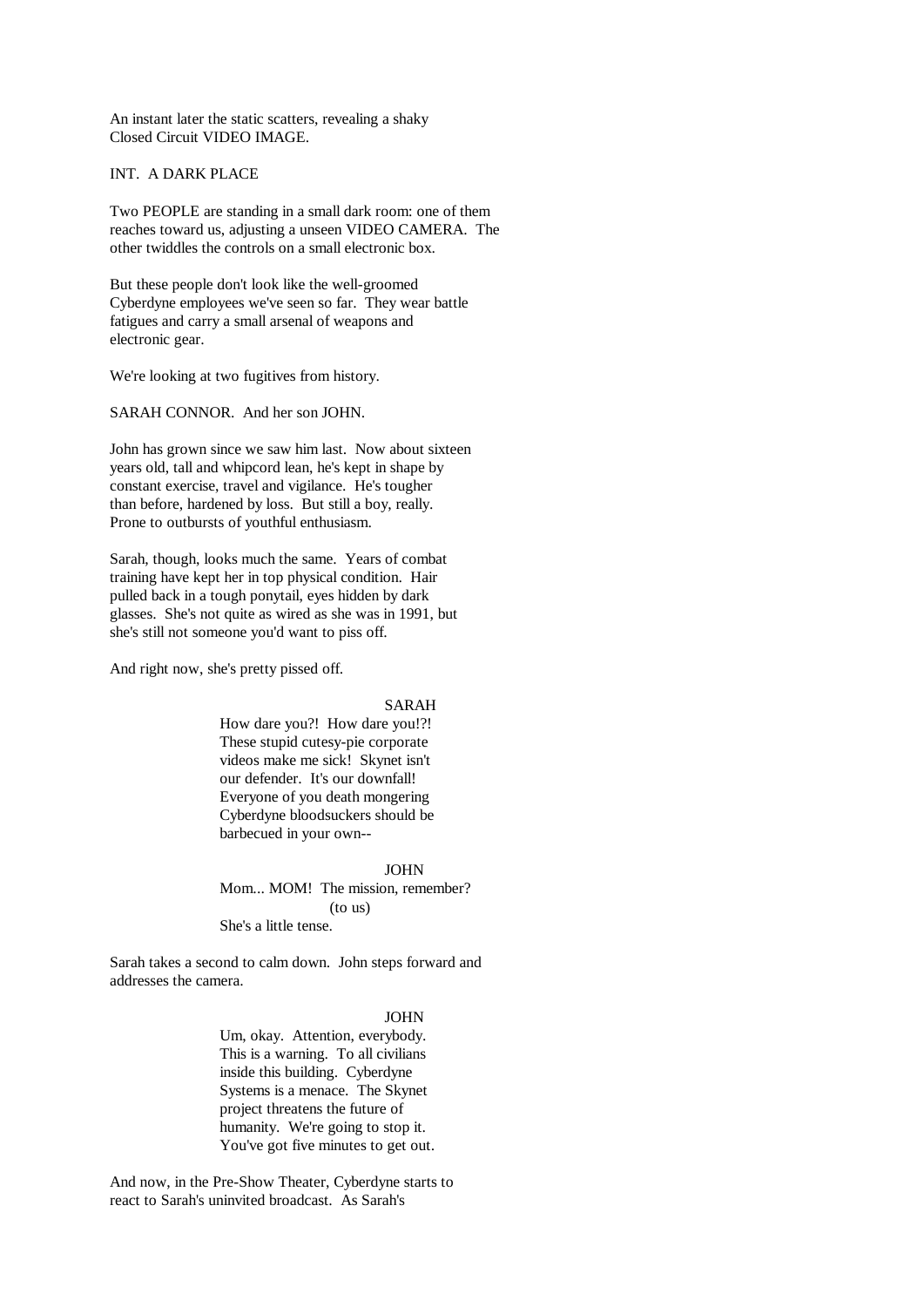narration continues, we hear a quiet BEEPING, and a little LIGHT begins to flash from an OPERATIONS PANEL on the raised Dais.

A DOOR opens behind the Dais, and we see a SILHOUETTE moving in the dark. A CYBERDYNE EMPLOYEE walks up to the Dais. She stands in front of the Video Wall, a dark silhouette against the giant flickering images.

This is KIMBERLEY DUNCAN, a Cyberdyne "marketeer" who we'll meet in a minute. She watches the pirate broadcast for a moment. Though she tries not to show it, we can tell that she's upset by the transmission.

Kimberley picks up a TELEPHONE HANDSET hanging from the Ops Panel. She WHISPERS into the phone, trying to keep us from hearing.

### **KIMBERLEY**

Security? It's them. (hissing) The CONNORS, you idiot! They're crashing our show. Yes, there's an audience here. (angry) I don't care. Shut them down. Now.

Kimberley slams down the phone. Meanwhile, back on the Video Screens, The Connor's PIRATE TRANSMISSION continues:

Sarah removes her sunglasses and stares at us.

## SARAH

(to us) Now listen very carefully.

John punches a tape player. The words "INITIATE PROGRAM" flash for an instant on the screen. STATIC.

Then: a nightmare vision of the future.

VISION - MONTAGE

We're watching a FLASHBACK SEQUENCE of scenes from the movie "Terminator 2: Judgment Day". In contrast to the chic, soft look of the Cyberdyne video, these images are sharp, bold, flooded with brilliant oranges and blues.

A DESOLATE LANDSCAPE: the ruins of Los Angeles. CAMERA comes to rest on a skull half-buried in the rubble. HOLD ON THIS IMAGE as:

A METAL FOOT crushes the skull like china.

TILT UP, revealing a humanoid machine holding a massive battle rifle. It looks like a CHROME SKELETON... a hightech Death figure. It is the endoskeleton of a Series 800 terminator.

And now, for the first time, we hear the TERMINATOR THEME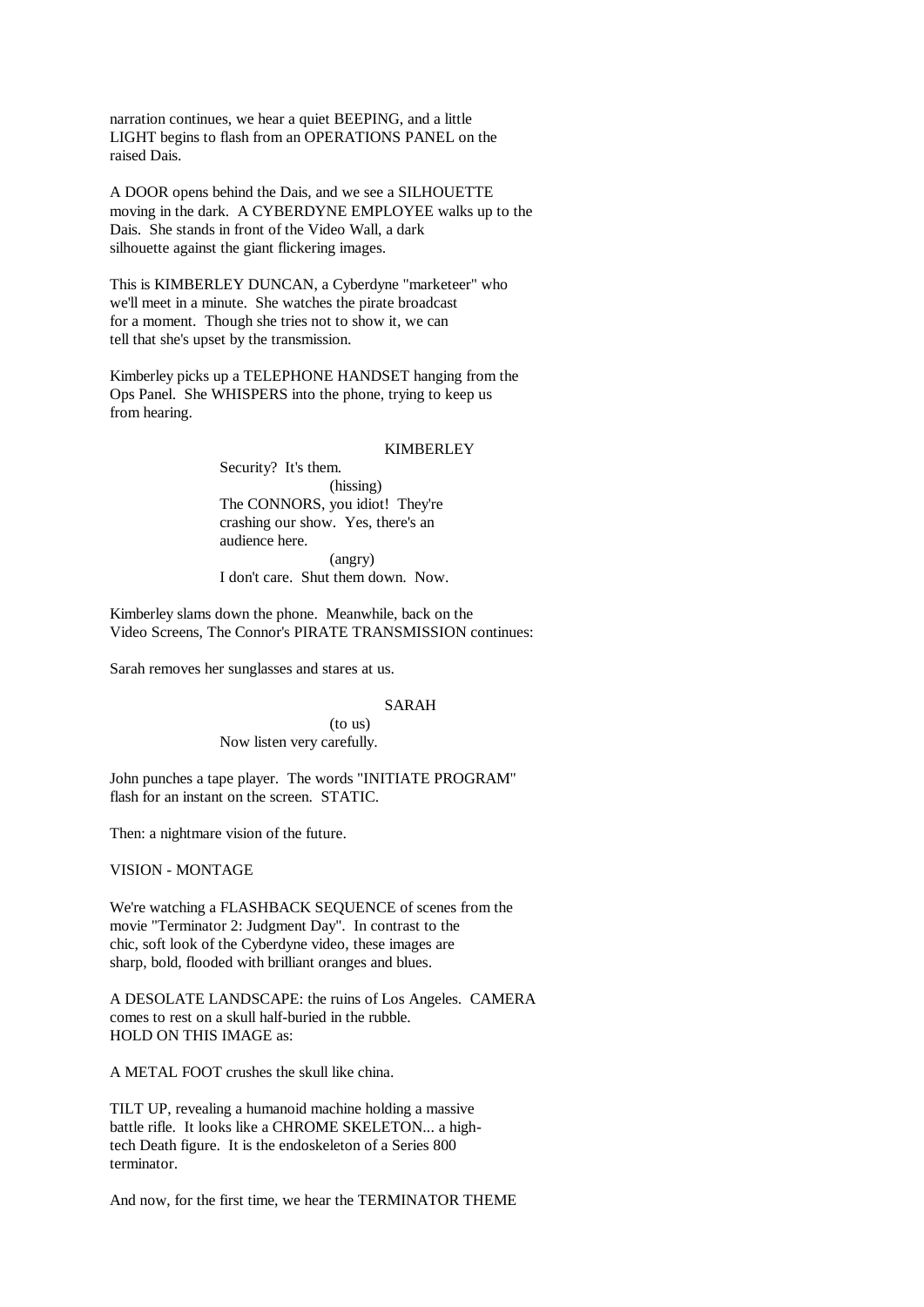MUSIC. Dark. Urgent. Militant.

Cut to assorted shots of the FUTURE WAR as Sarah speaks:

SARAH

The Skynet project is doomed. One month after its completion, the Skynet computer will turn against its human creators, and launch an all-out war against mankind. The conflict will last over thirty years, with the fate of the human race at stake.

SARAH appears in an INSET FRAME, addressing the camera.

#### SARAH

How do I know this is going to happen in the future? (solemn)

Trust me.

Angry streaks of lightning flicker across the screen, and a black TIME SPHERE appears in a parking lot. The sphere vanishes, revealing a crouching, naked man.

### SARAH

Skynet sent mechanical assassins back in time, to destroy anyone who might oppose it.

The T-1000 walks into view, framed by dancing flames.

SARAH

These "Terminators" threatened my life... and the life of my son.

WHAM! CUT TO a lightning-fast collection of ACTION CLIPS from the movie. The T-1000 pursues YOUNG JOHN.

The T-1000 STALKS JOHN through a mall, breaking into a run.

The T-1000 PURSUES JOHN down a riverbed. Three-ton tow truck versus eighty-pound minibike.

The T-1000 FIRES HIS PISTOL at John with alarming speed.

SARAH But resistance sent a lone warrior. A protector for John.

HEROIC SHOT of the TERMINATOR.

#### SARAH (V.O.)

Another terminator, programmed to defend human life.

TERMINATOR AIMS HIS SHOTGUN directly at John.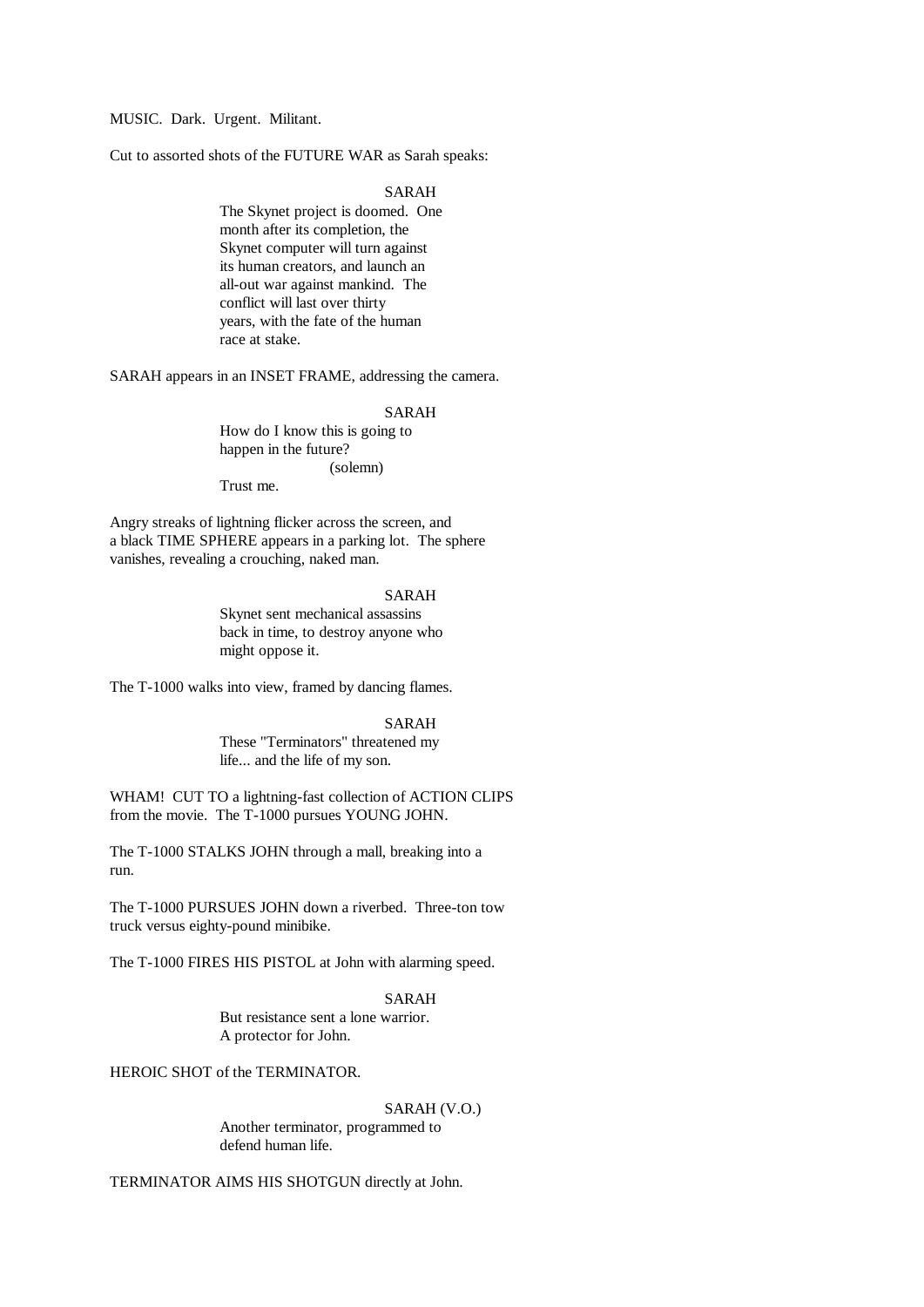### Get down.

John ducks; Terminator opens fire on the T-1000, shielding John with his back.

# SARAH (V.O.)

And despite certain... reservations... that I had about this particular model, he defended us to the very end. Sacrificed his own existence to save the future.

TERMINATOR lowers himself into the molten steel pit.

## SARAH (V.O.)

And then John and I were alone again.

SARAH AND JOHN EMBRACE in their final shot from "Terminator 2," gazing down into the molten steel.

# TERMINATOR THEME MUSIC ENDS.

POP! We're back with JOHN AND SARAH in the present day, transmitting from their secret location. John monitors the jamming equipment, increasingly jumpy.

# SARAH (ONSCREEN)

I thought we'd prevented Judgment Day. But now... it's all starting again.

### JOHN

Mom, we gotta go. Like now.

SARAH

Skynet must never be completed.

STATIC starts to obscure the image.

Sarah is a giant now, her blazing eyes filling the Video Screens.

### SARAH

Get out of the building. You've been warned. You have five minutes before we--

VIDEO STATIC overwhelms the image. Computer data scrolls across the screen: UNAUTHORIZED TRANSMISSION: MANUAL OVERRIDE. COLOR BARS fill the screen; the words PLEASE STAND BY are superimposed. Then--

An instant of STATIC, and we're back to:

# CYBERDYNE PROMO VIDEO

-- which, oblivious to the Connor's interruption, is now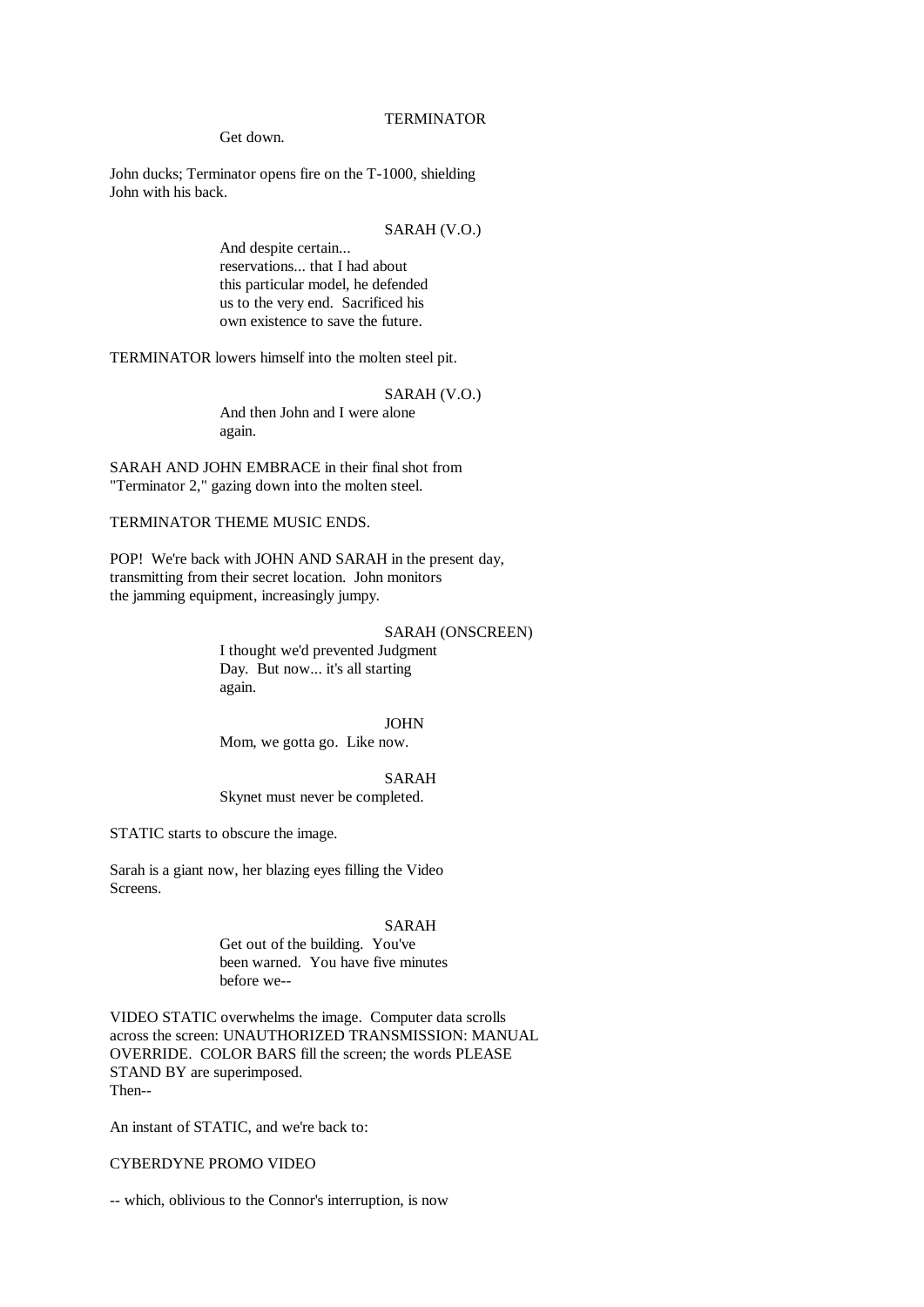building up to its stirring conclusion. FLAGS wave against flashing laser graphics; CHILDREN laugh across digital chat networks; SOLDIERS march and smile from hitech tanks; a pair of GRANDPARENTS kiss via two-way television. It's big and soppy and sentimental, with a slight military edge.

### NARRATOR (V.O.)

-- making the future safer and friendlier for everyone.

One of the images that flickers by: Cyberdyne Scientists, wearing Safety Visors like ours, labor over a silhouetted CHROME SKELETON.

### NARRATOR

And you'll witness perhaps Cyberdyne's greatest breakthrough. An incredible new technology that will change your world today... and tomorrow.

Meanwhile, KIMBERLEY DUNCAN re-enters and watches the screens. She picks up the phone, dials as she watches the Cyberdyne Video finale.

#### KIMBERLEY

Right. That took care of it. (impatient) I don't know how they did it. That's supposed to be your job. (a beat) Do what you have to. Double the security on the doors. Just keep them out.

She bangs down the phone and waits in the dark for the video to end.

EXT. CHILDREN'S PLAYGROUND - DAY

An idyllic playground overlooking Los Angeles. CHILDREN and MOTHERS play on the swings, the slide, the roundabout.

The MECHANICAL BUTTERFLY lands on a swingset, next to a beautiful LITTLE GIRL. Its wings move slowly back and forth. We PUSH IN on the creation, into EXTREME CLOSE-UP. A tiny red LED LIGHT glows in the center of each wing.

## NARRATOR

The future. It's happening. Today. At Cyberdyne Systems.

And as we FADE OUT, the butterfly's outline seems for a moment to resemble the red-eyed chrome skull of a TERMINATOR ENDOSKELETON.

We FADE TO BLACK. A moment later, the Cyberdyne Logo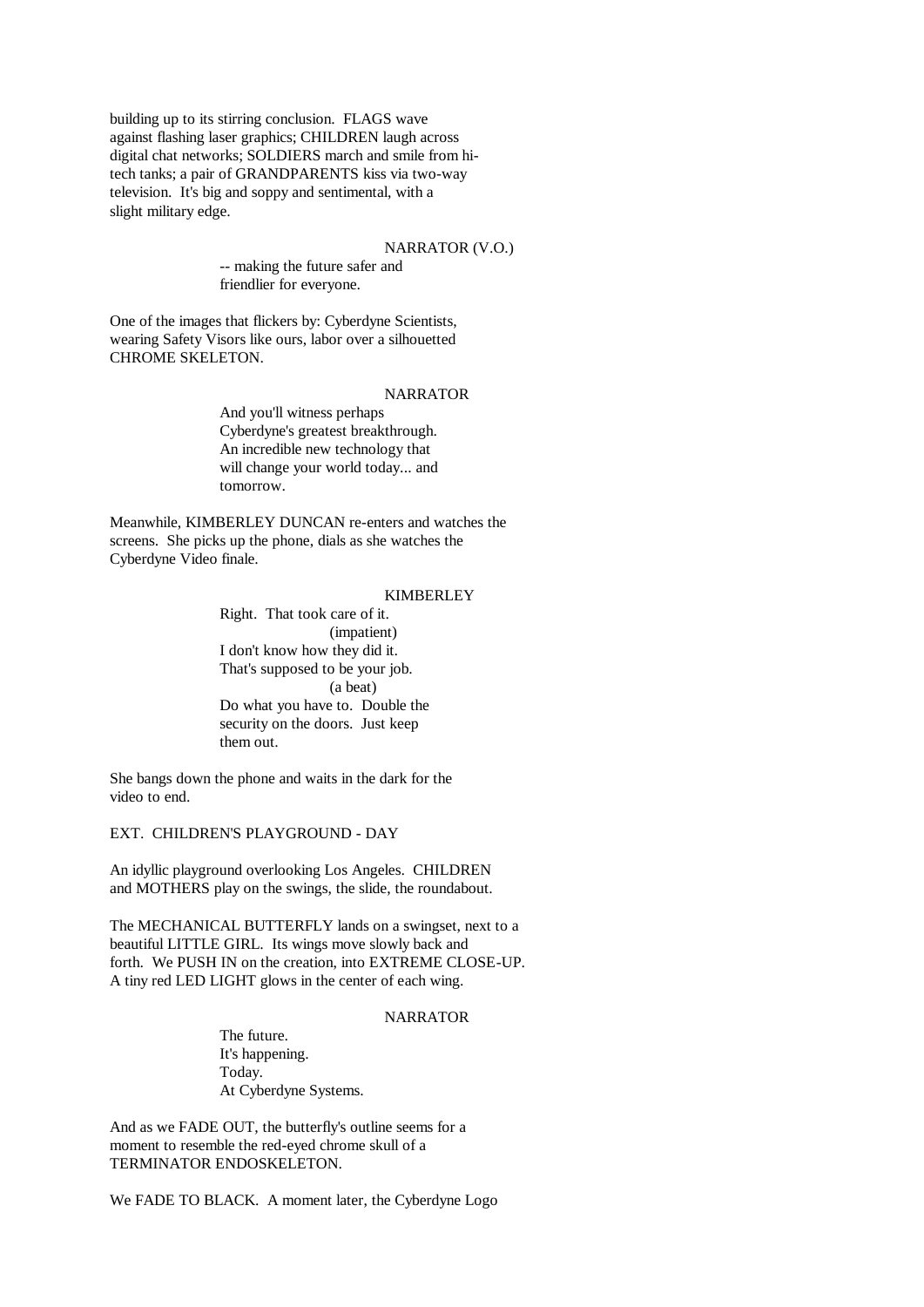FADES IN, white letters against black:

# CYBERDYNE SYSTEMS We are the future

After a moment of silence, we...

## FADE OUT

A moment of darkness. Then...

A SPOTLIGHT RISES, illuminating the person standing on the Dais. The KIMBERLEY DUNCAN who greets us now acts completely different from the shadowy, angry person we heard a moment ago.

### KIMBERLEY

Well, Hi, everybody! It sure is nice to see so many friendly faces here today!

(a fresh start) Welcome, Ladies and Gentlemen, to Cyberdyne Systems. My name is Kimberley Duncan, Cyberdyne's Director of Community Relations and Media Control. Today you're going to see a classified presentation of out latest, most exciting technology.

I'll tell you this much now: you'll need the Safety Visors we distributed when you entered. Does anybody need a pair of glasses? Please ask our attendants as you enter the Demonstration Center.

Everybody ready? Okay, then. Follow me!

The AUTOMATIC DOORS swing open. Kimberley steps down from the Dais and leads us into the MAIN SHOW THEATER.

# MAIN SHOW

# ACT I Cyberdyne Demonstration

We enter the CYBERDYNE PRESENTATION CENTER through MULTIPLE DOORS at the back of the theater.

The spacious auditorium features wide, carpeted aisles and comfortable seats. A broad STAGE spans the room, its various platformed levels reaching down to the audience floor and up to a large CURTAIN.

The WALK-IN MUSIC continues the hip, you're-going-to-lovethis flavor established in the Pre-Show Video.

A SPEAKER'S PODIUM/CONTROL CONSOLE stands stage right,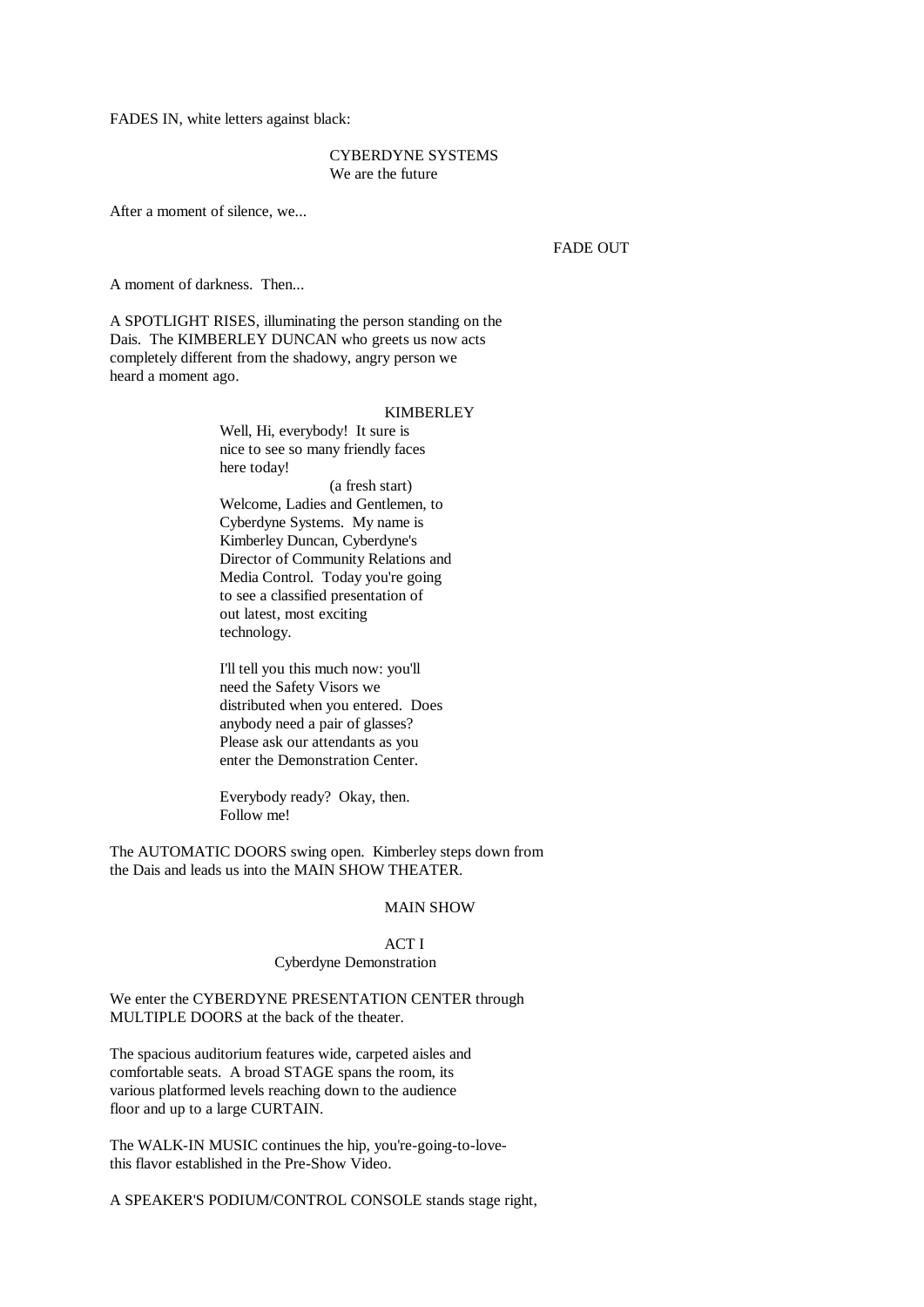bearing the Cyberdyne logo. The Control Console wraps around behind the Podium, forming a little space where a person can stand and either address the audience, or turn upstage to operate an array of high-tech CONTROL PANELS and DIGITAL DISPLAYS. A vertical VIDEO PROJECTION SCREEN lies embedded in a structural column, stage right of the Podium.

The same droning VOICE from the Pre-Show chimes in.

# P.R. DRONE (V.O.)

Ladies and gentlemen: welcome to the Cyberdyne Visitor Center. Our special presentation of classified technology will continue in just a moment. Please do not put on your Safety Visors at this time. Wait until instructed by your Cyberdyne Host or Hostess.

KIMBERLEY DUNCAN, the Cyberdyne Spokesperson, leads us into the theater. She hops up onto the stage and directs us.

### KIMBERLEY

Please step in quickly, ladies and gentlemen. Find a row and move all the way to the end, making room for everyone. Because this auditorium was precision designed by Cyberdyne engineers, rest assured that every seat will give you an excellent view of our presentation.

Kimberley busies herself at the Control Console, pressing a sequence of buttons.

## **KIMBERLEY**

And now, if everybody is settled, let's continue with our presentation.

Kimberley presses a button, and the HOUSE LIGHTS FADE TO HALF. A SPOTLIGHT FADES UP on her. Behind Kimberley, the CURTAIN OPENS, revealing a HI-TECH WALL emblazoned with a large CHROME CYBERDYNE LOGO. The Video Projection Screen carries a LIVE IMAGE OF KIMBERLEY as she speaks from the podium.

# KIMBERLEY

Ladies and gentlemen: Armed combat has entered the age of the thinking machine. And today, it gives us great pleasure to introduce the ultimate thinking machine...

We hear the faint WHIRRING of servos all around us. Then, with a startling PCHSSSSSH, SIX large PNEUMATIC HATCHES open around the room. LIQUID NITROGEN FOG spills out of the hatches.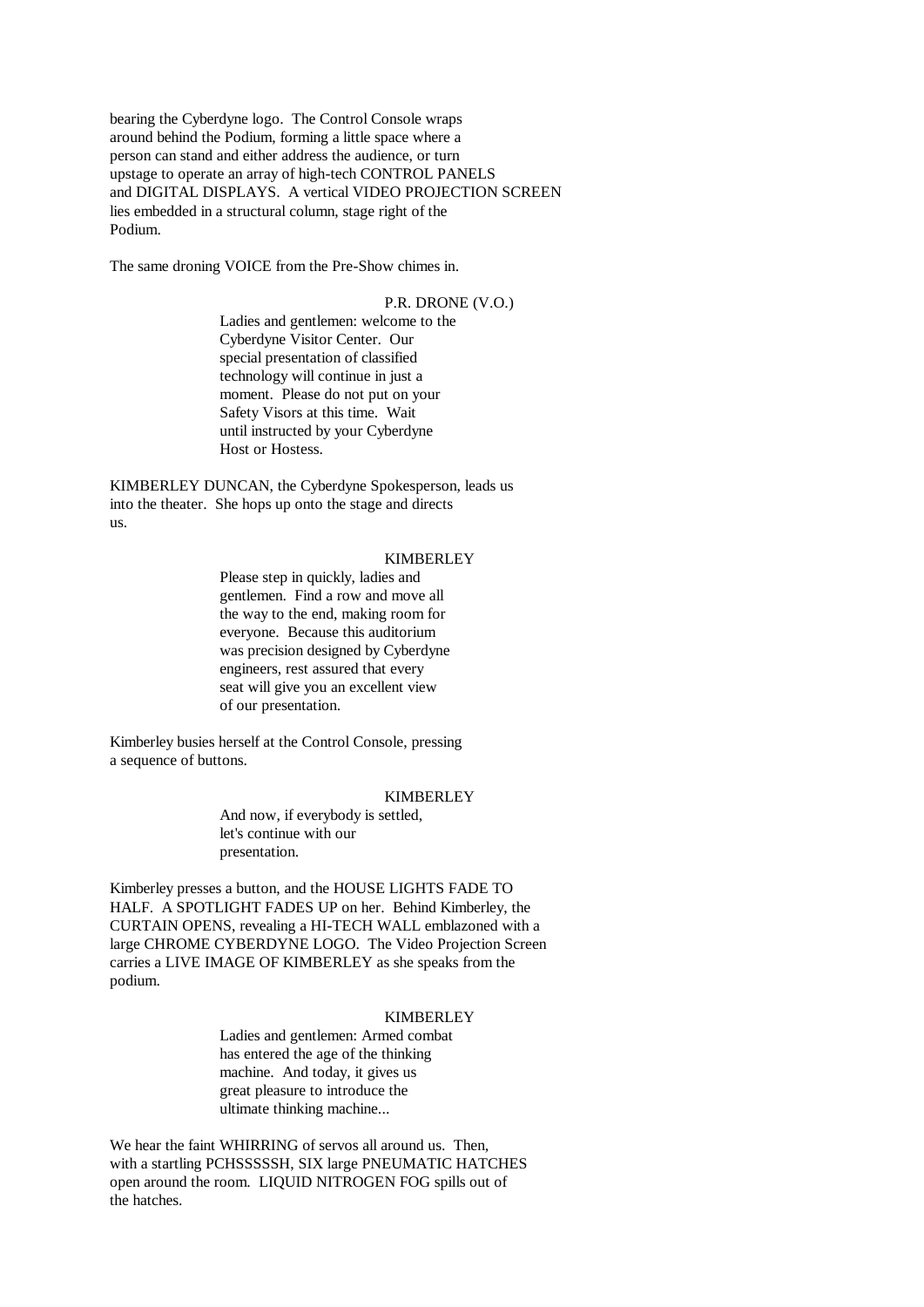### KIMBERLEY

... The mechanical soldier.

And as INTENSE MUSIC BUILDS, a group of cold metal objects start to rise from the six open hatches around us. FOG LIGHTS shine up through dark METAL GRATINGS below, casting eerie shadows up the theater walls.

# **KIMBERLEY**

Cyberdyne Systems is proud to present... the future of modern defense.

These things are creepy. At first we might mistake them for missiles rising out of their silos; but then we realize that these are gleaming CHROME ROBOTS.

### **KIMBERLEY**

The Cyberdyne Series 70 Automated Fighting Infantry units. Or, as we call them...

KA-CHUNK! The robots finish their upward travel and lock into place. Their EYES LIGHT UP with a blood-red glow.

# **KIMBERLEY**

## ... The Terminators.

And that's what they are.

They're the deadly endoskeletons from the movies. Those same skull faces and chrome bodies, but a little larger - these models are nearly eight feet tall.

The machines are "alert" now, scanning the audience as if looking for trouble. They carry huge ATTACK RIFLES.

The Video Projection Screen switches to images of the T-70s around the room.

A SPOTLIGHT RISES on Kimberley. Her cheery spiel contrasts with the endoskeletons lethal appearance.

# KIMBERLEY

Ladies and gentlemen, you are looking at the most advanced fighting machines in the world today. And now... let's see just what they can do.

Please put on your Safety Visors - the special glasses you received outside.

She puts on a pair of VISORS just like ours. HOUSE LIGHTS DOWN.

**KIMBERLEY** 

Observe.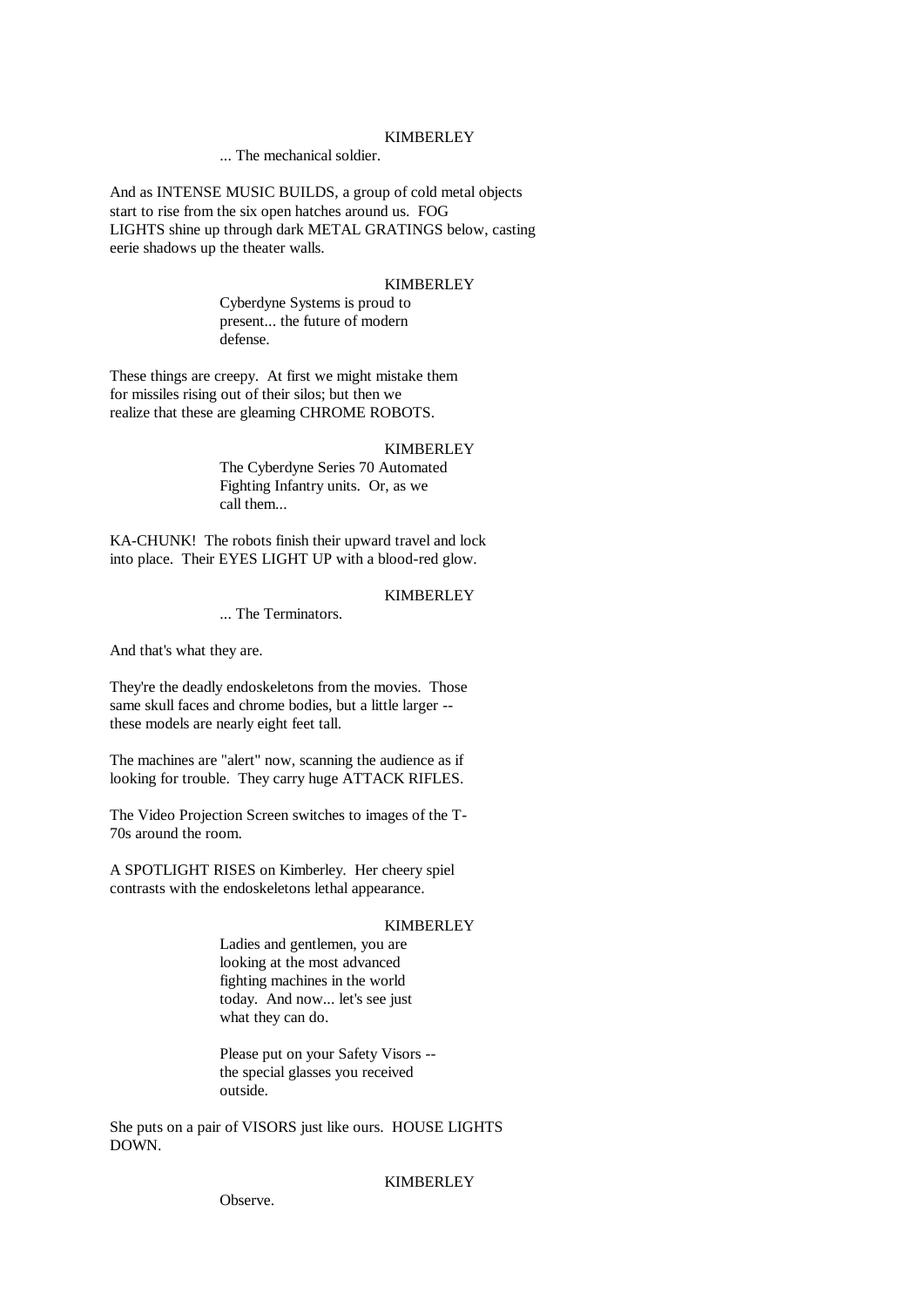Kimberley pushes another button on the console. SIX HANGING TARGETS descend from the ceiling and hang over the audience. They're hi-tech versions of standard police targets, showing stylized outlines of a human profile.

# COMPUTER VOICE

Automatic Targeting Systems active.

The T-70s suddenly SNAP TO ATTENTION like hunting dogs on the trail. Each Terminator picks out a target and watches it descend into position.

# COMPUTER VOICE

Laser Designators active.

From each T-70s rifle a bright red LASER BEAM appears. They crisscross the theater in sweeping arcs until they LOCK ONTO their designated targets.

# COMPUTER VOICE

Prepare to fire. Lock and load. Commence firing.

And the room fills with thunder.

The T-70s OPEN FIRE on the targets. The guns BLAZE with Automatic Fire, rattling off six hundred rounds a minute. Their shooting is laser perfect at first: the guns punch precise clusters through the heart and head bullseyes. Kimberley calmly puts her fingers in her ears, watching the demonstration with a placid smile.

Then, as the sequence progresses, the robots aim deviates more and more. They start to hit the target's arms, legs, groins. SCRAPS OF PAPER flutter down from the targets. Bullets tear up the Target Frames, sending SPARKS flying and causing pieces of the frames to BREAK LOOSE and dangle from the Targets.

The GUNFIRE STOPS as suddenly as it began. The T-70s return to attention.

Silence. It's been only ten or fifteen seconds, but it felt like the Normandy invasion. The room is filled with smoke and ruined targets and little drifting bits of charred paper.

Kimberley jumps right in with a winning corporate smile.

**KIMBERLEY** The Cyberdyne Series 70, ladies and

gentlemen!

HOUSE LIGHTS UP TO HALF.

## **KIMBERLEY**

But raw firepower is just the beginning. Within five years, these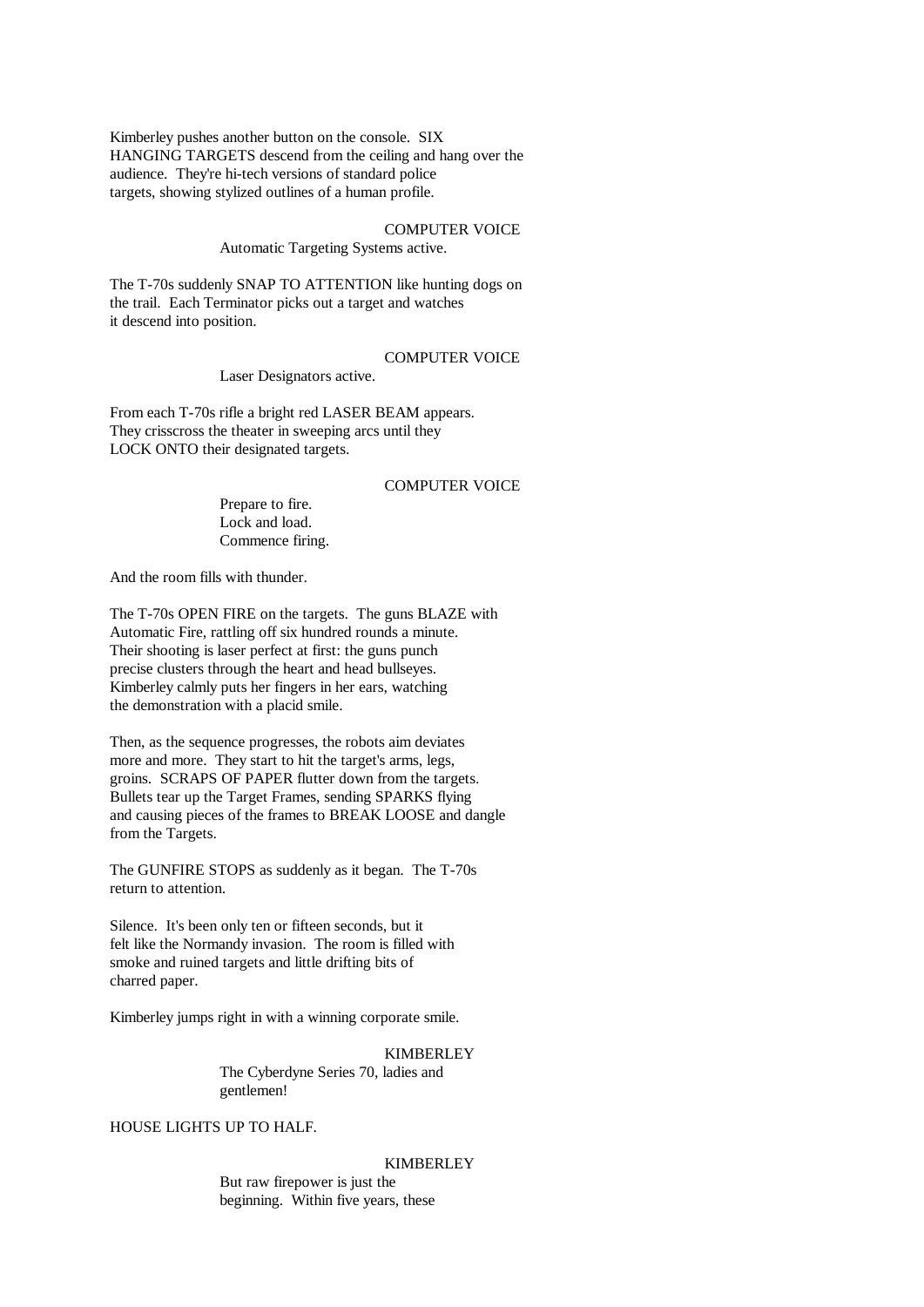incredible fighting machines will completely replace U.S. combat troops in all--

THPOW! PTOOM! A pair of EXPLOSIONS shake the air overhead. The CEILING VENTILATION DUCTS BURST OPEN at two different places with a FLASH OF LIGHT and a CLOUD OF SMOKE.

RAPPELLING CABLES drop from the ducts into the theater. Then, zipping down the lines from above, we see a pair of LIVE ACTORS: JOHN and SARAH CONNOR. They're heavily armed and ready for action.

### JOHN

Mom! They've already started!

### SARAH

Move!

The Security System goes nuts. ALARMS and SIRENS SOUND all around the theater, as the VIDEO SURVEILLANCE SYSTEM tries to get a fix on the two intruders. The Video Projection Screen cuts away from Kimberley, to show the two intruders.

Kimberley suddenly springs into action. She completely drops her civilized facade, and becomes a snarling, takeno-prisoners Cyberdyne mercenary. She grabs for the security phone on the Control Console.

## **KIMBERLEY**

(into phone) Get me security -- NOW! I've got the Connors in the theater!

# SARAH

John! The alarms!

#### JOHN

On it!

They pause in mid-descent and OPEN FIRE, expertly blasting the Alarms. John blasts the alarm on the side column; Sarah destroys the phone Kimberley's holding. They finish their zip-slides and land in the theater. They unclip their harnesses and run toward the stage. On the Video Projection Screen, we can see their faces more clearly.

# SARAH

(to Kimberley, indicating the T-70s) Shut those things down!

#### KIMBERLEY

No way, Connor. This is a Highsecurity--

PKOW! Sarah FIRES A SHOT just over Kimberley's head; it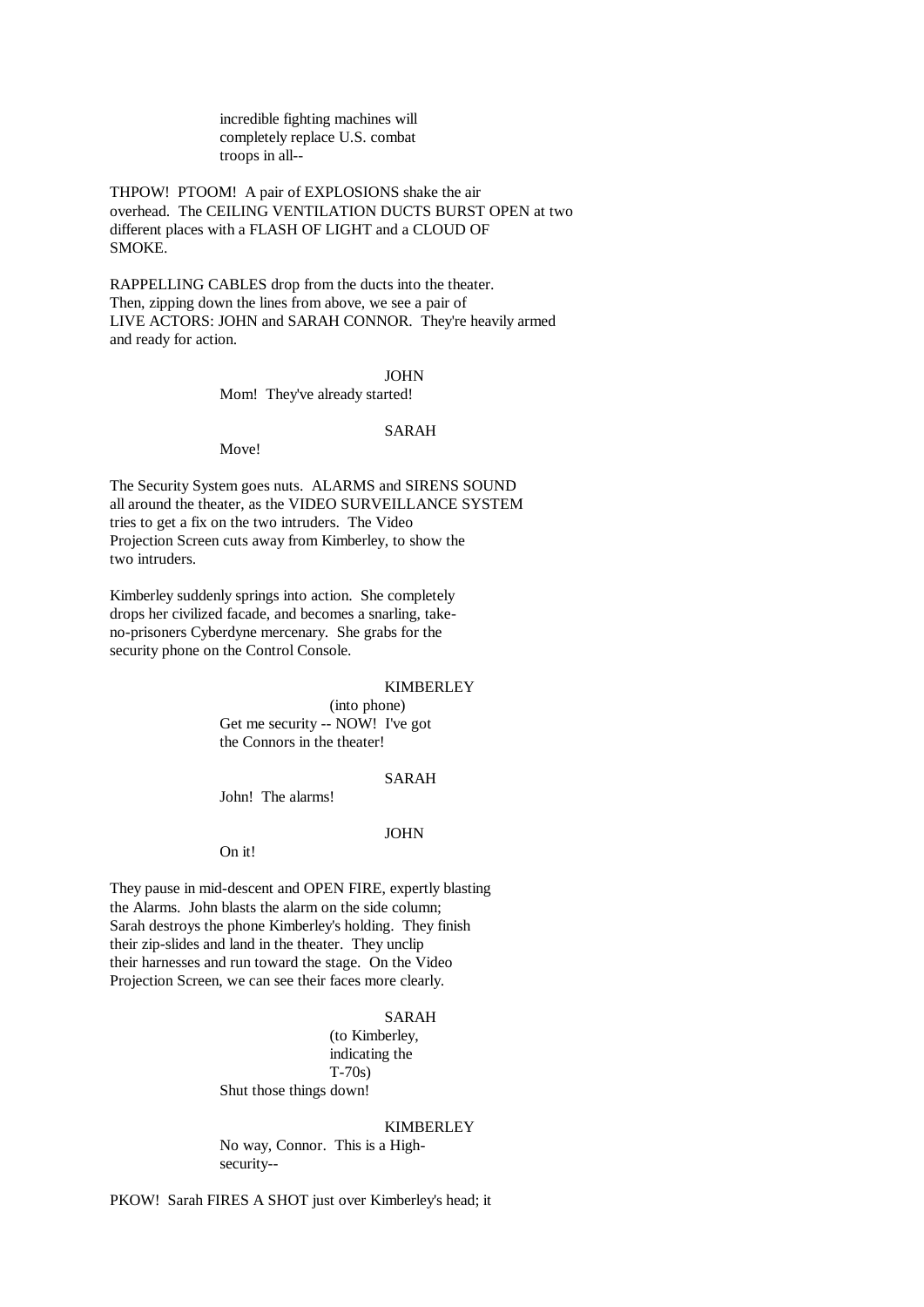HITS the CYBERDYNE LOGO on the wall behind her.

SARAH

### RIGHT NOW!

## KIMBERLEY

(caving in) Okay -- d-don't shoot--

Kimberley fumbles with the controls, trying to comply. But as she does, we hear a weird LIQUID SUCKING sound behind her.

And the bullet holes in the Cyberdyne logo heals.

Where the bullets entered a moment earlier, it left a large chrome "crater." But now, the metal logo SHIFTS and RIPPLES like soft butter, smoothing over the hole until there's no trace of it left.

And then, as Sarah crosses to the console, the logo loses its shape and begins to PEEL OFF THE WALL.

#### JOHN

# (noticing)

Oh, no. It can't be.

#### SARAH

Now let's get this thing--

As OMINOUS MUSIC BUILDS, the melting Logo DROPS to the ground, landing in a formless CHROME BLOB on the top step. It cast a "shadow" on the "wall" behind it.

### JOHN

Mom! Look out!

Sarah turns and sees the bizarre chrome thing, which shifts and changes under its own power.

### SARAH

John! Take cover!

The Connors dive off the stage, into the audience, and take refuge in the crowd.

Suddenly a portion of the chrome mass STRETCHES AWAY FROM THE STAGE, extending out into the theater. The liquid metal forms a mirrored FACE that reaches out toward us, almost close enough to touch; we can see the AUDIENCE REFLECTED in its smooth chrome features.

Kimberley points a shaking finger at the chrome blob.

### KIMBERLY

My god -- what is that?

But the Connors already know what it is: the deadly cybernetic organism sent by Skynet to destroy John and Sarah.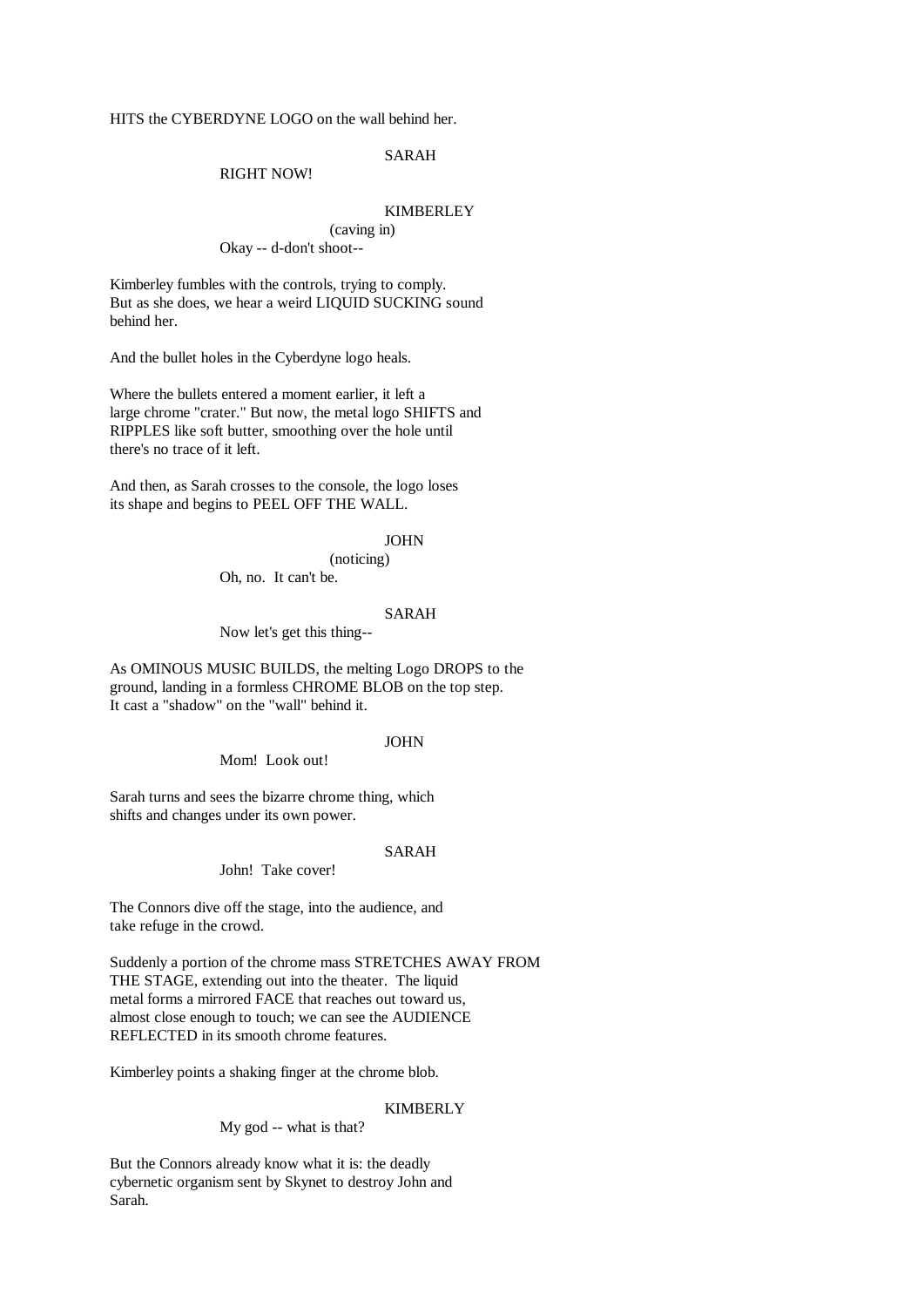THE T-1000.

The robot assassin scans slowly back and forth, looking for John and Sarah.

> T-1000 (an eerie, filtered voice) Sarah Connor... John Connor...

The metal face THRUSTS toward us one more time; but as it pushes forward, the chrome surface changes to SKIN TONES, a snake shedding digital skin. The T-1000's "human" face is almost fully formed now.

The head BACKS AWAY FROM US and retracts toward the wall as the remaining chrome mass transforms into the BLACK FABRIC of a policeman's uniform. The creature pulls itself into shape of a HUMAN FIGURE. And in one final transformation, the creature MORPHS into the T-1000's familiar MOTORCYCLE COP persona, complete with sunglasses and helmet.

The T-1000 crosses the stage, never taking its eyes off the audience where it knows John and Sarah are hiding. Kimberley sees it coming and panics.

### KIMBERLEY

Wh-what are you doing? You can't just hrgkh--

With a casual effort, the T-1000 grabs Kimberley by the throat and TOSSES HER BEHIND THE CONSOLE.

John and Sarah run up to the edge of the stage, desperately trying to take cover behind a piece of equipment onstage.

The T-1000 turns to the Control Console and efficiently punches a few buttons.

## COMPUTER VOICE (OVERHEAD)

Automatic Designators active.

The Hanging Targets ASCEND out of sight, as the T-70 ROBOTS come back to life. They SWING AROUND and their LASER TARGETING systems start to converge on John and Sarah.

## COMPUTER VOICE

Laser Designators active.

The T-70 LASER SCOPES sweep red beams toward the Connors, who are completely exposed to the chrome robots. John notices the T-70s zeroing in on them.

JOHN

Uh, Mom. Mom, this isn't good.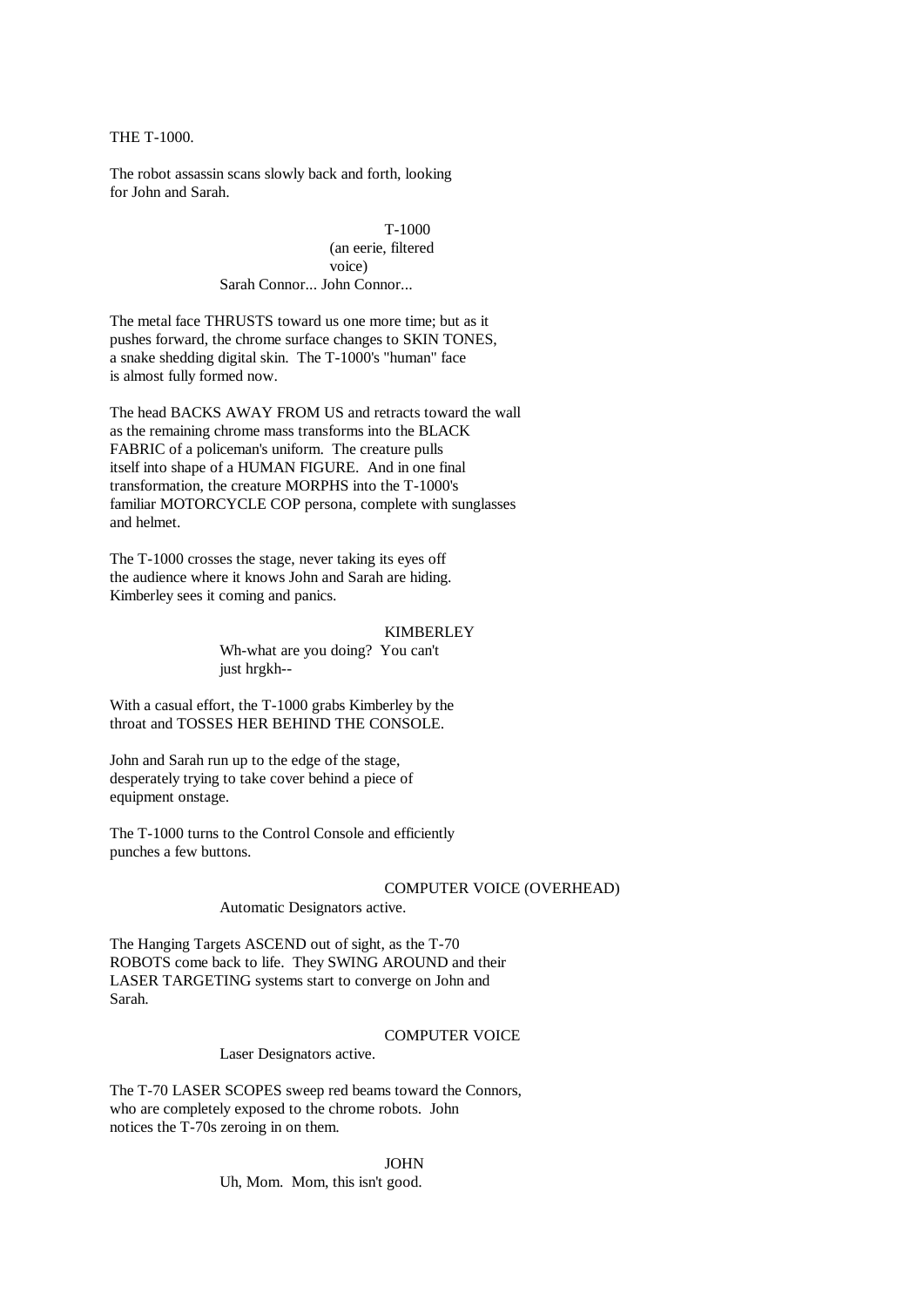Sarah turns around and sees the T-70s. They're trapped.

# COMPUTER VOICE

Prepare to fire. Lock and load.

They exchange looks. Sarah grabs John's hand. A last goodbye...

The quiet is shattered by a BOLT OF BLUE-WHITE LIGHTNING that rips across the stage. TZZZAKT! Another bolt appears, then another. They dance across the screen, clutching at the side columns and floor as though looking for a place to "land." The lightning bolts begin to CONVERGE at a single point, across the stage from the control console. HEAVY METAL THUNDER shakes the theater; and somewhere in the surreal background we hear the revving of an enormous MOTORCYCLE, getting louder. T-1000 stops before he hits the firing button, looking around, momentarily distracted.

Suddenly a JET-BLACK SPHERE opens up in the middle of the lightning bolts, appearing out of dead-ass nowhere. This is the TIME SPHERE effect from "T2,". Through this 'time vacuole" we see fleeting, static-shadowed images of another world. And with a ROAR of light and thunder, a LEATHER-CLAD FIGURE ON A BLACK HARLEY-DAVIDSON EXPLODES OUT OF THE SPHERE!

The bike hurtles out of the void, flying through the air as though it had just arrived in mid-jump, and SOARS ACROSS THE STAGE in a blazing meteor-trail of WHITE LIGHTNING. The entire theater is LIT BY THE GLARE as the bike comes roaring through.

It lands on the stage floor, bouncing heavily on its suspension. Trailing CRACKLING ELECTRIC DISCHARGES. It disappears for a moment behind the Control Console and reappears an instant later. The bike screeches forward, accelerating toward downstage center. As it passes the console, the Harley SMASHES INTO the T-1000, sending the "cop" FLYING across the stage. The bike FISHTAILS slightly and SKIDS TO A HALT near the Connors.

The big machine THUNDERS MENACINGLY as its RIDER revs the engine. The figure on the machine is massive, dressed all in black riding leather, his severe face made more threatening by the familiar black glasses.

Enter TERMINATOR.

#### TERMINATOR

I said I'd be back.

The T-70s turn to follow Terminator, the LASER TARGETING BEAMS sweeping toward him. But Terminator doesn't waste a moment. He unslings a SAWED-OFF TEN-GAUGE LEVER ACTION WINCHESTER from the bike's saddle-bag and--

POOM! POOM! Pumps two rounds into the control console,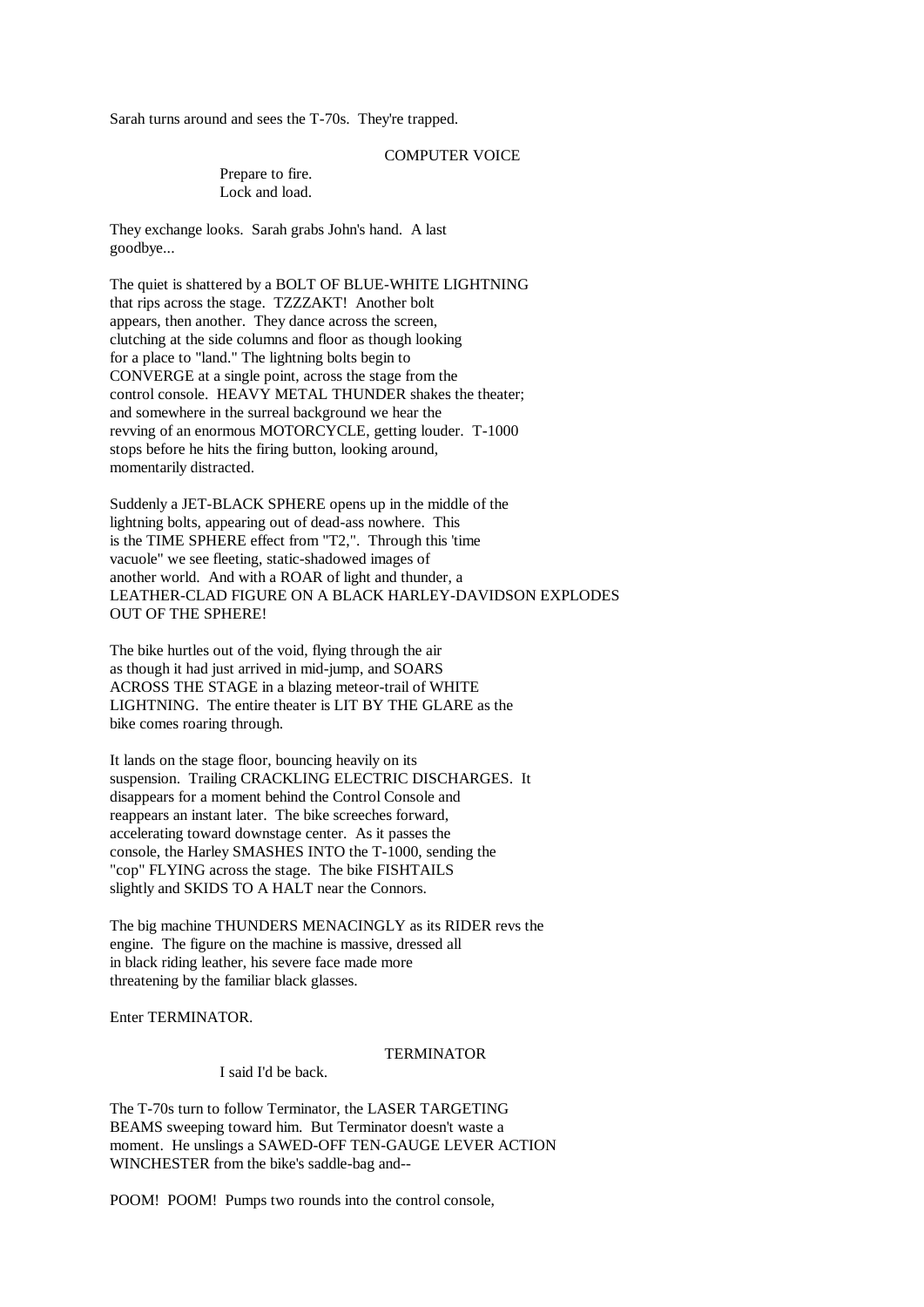which EXPLODES IN SPARKS. The T-70s go dead. They descend into their silos.

The T-1000 jumps back to his feet and begins to advance toward them. Terminator holds out a hand to John.

# **TERMINATOR**

Come with me if you want to live.

Sarah is between John and the T-1000. She raises her weapon and FIRES. It jerks with the impacts, staggering but advancing. Dripping MERCURY CRATERS appear in its chest with each shot. Sarah shouts to John, who is hesitating...

#### SARAH

Go with him! Go get Skynet!

John leaps onto the motorcycle behind Terminator. Sarah fires again. T-1000 staggers back, then advances.

### SARAH

Get out of here! GO!!

Terminator GUNS THE THROTTLE on the Motorcycle. It POPS A WHEELIE, the back wheel SPINNING and SMOKING. The T-1000 is coming toward them.

### JOHN

Hit it, lugnuts!

VRROOOOOOMMM!! The Motorcycle takes off, straight for the back wall. The TIME SPHERE, which has been flickering slowly from left to right, now hovers in the dead center of the stage. The Harley hits the bottom steps and LEAPS INTO THE AIR, and with a burst of CRACKLING ENERGY, the Motorcycle flies RIGHT INTO THE TIME SPHERE!

The world turns inside out. As the Terminator's motorcycle enters the Time Sphere, a BLINDING GLARE OF ELECTRICAL ENERGY flashes all around the bike and Sphere. A cloud of TACHYON PARTICLES swirls like tiny glowing cinders in the bike's wake. The TIME SPHERE EXPANDS, growing bigger and moving toward us. The mysterious world behind it rushes forward as well, so we're actually following the motorcycle. The crackling Sphere grows until it fills the entire 3-D FILM SCREEN.

At the same time, the Stage and Theater GO DARK, and all objects on the stage DESCEND INTO THE STAGE, leaving us looking at a PURE 3-D FILM.

# ACT II

# Future Run

The Terminator and John BLAST THROUGH the Time Sphere as Tachyon Particles fly out in 3-D at the audience, revealing the NUCLEAR NIGHTMARE WORLD of LOS ANGELES 2029. The city lies in ruins. Little fires dot the shattered landscape. Strange CHROME AIRCRAFT fly through the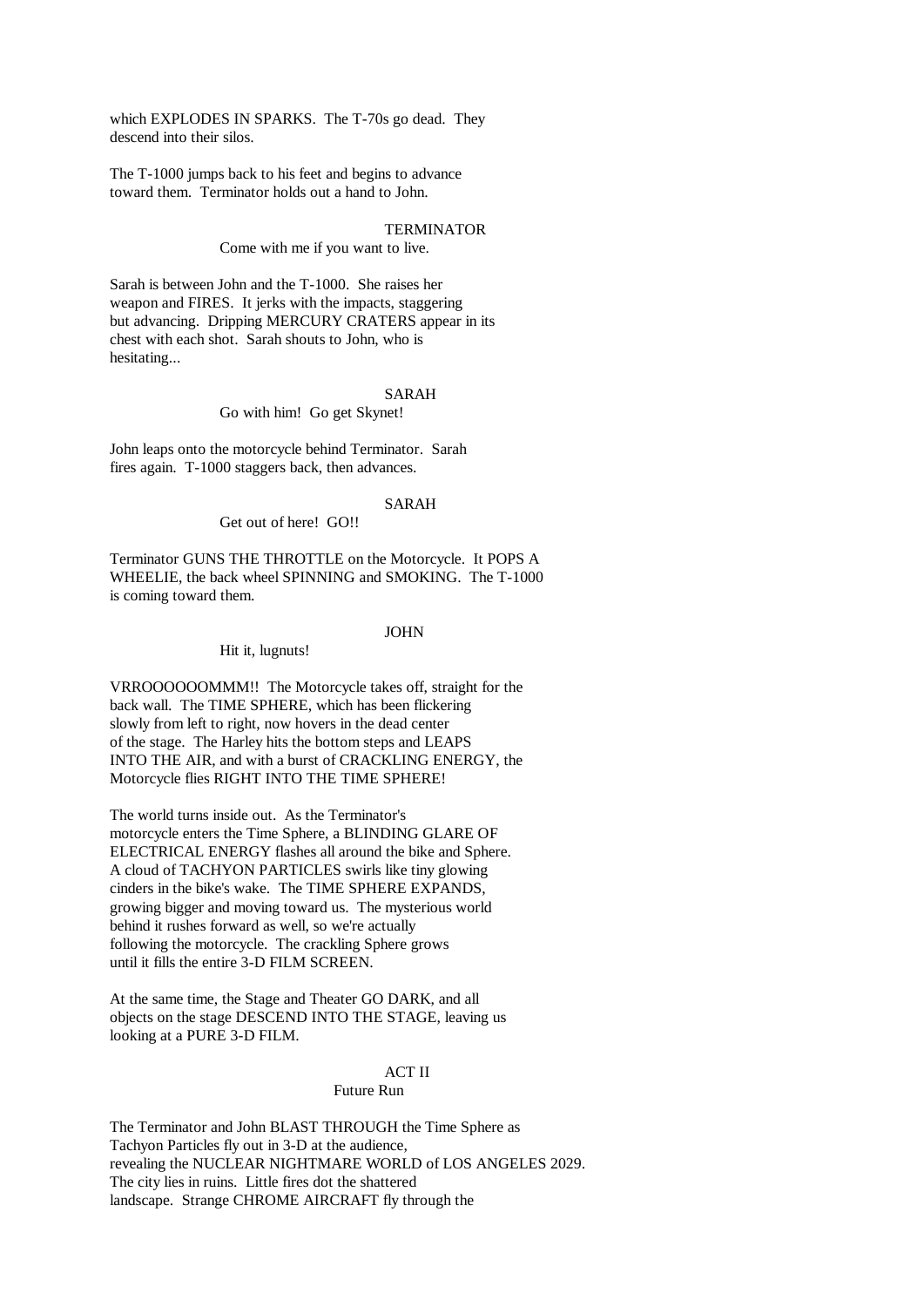darkened sky, rapid-firing PLASMA BLASTS. Grotesque HUNTER-KILLER TANKS tread the rubble landscape in the distance.

As the motorcycle HITS THE GROUND and screeches to a stop, the CAMERA rushes up to it, moving in TIGHT ON TERMINATOR as he leans the weight of the machine on one leg and turns to look back.

Off his look WE WHIP PAN 180 DEGREES, looking back the way we just came... revealing the TIME SPHERE, seen from the future side.

Beyond the outline of the window is the audience, still seated in the auditorium in 1996!

Before we have too much time to think about this out-ofbody paradox, the T-1000 leaps through the window and runs right toward us.

THE CAMERA PUSHES IN, rushing toward the evil T-1000, giving him a sense of enormous speed. The T-1000 reaches out with his right hand -- we see that it's changed into a cruel METAL HOOK -- and then SWIPES at us with his left arm, which is now an EXTENDED METALLIC BLADE.

ANGLE ON TERMINATOR as he extends the 10-gauge with one hand and points RIGHT INTO CAMERA. BOOM!

HE FIRES RIGHT BETWEEN THE T-1000'S EYES.

The T-1000's head splits (saucehead effect) as he falls back and collapses to the ground. This moment of victory is interrupted by the thundering SOUND of an approaching FHK, even as PLASMA BLASTS begin exploding nearby.

Back to Terminator and John as a FLYING HUNTER KILLER swoops into view. Terminator revs up the bike and takes off just as a MASSIVE PLASMA BLAST punches a three-foot crater in the ground, right where the bike was seconds before.

We BURST THROUGH the smoke and fire of the explosion FOLLOWING the bike as Terminator swerves with machine precision, avoiding the barrage of purple blasts. John SHOUTS over the action.

## JOHN

What the hell is going on?! Where are we?!

### TERMINATOR

Your future, John Connor. Unless we stop them. Now.

JOHN (realizing) Oh man. You're heading for Skynet.

Before Terminator can respond, a MAJOR BIG-TIME PLASMA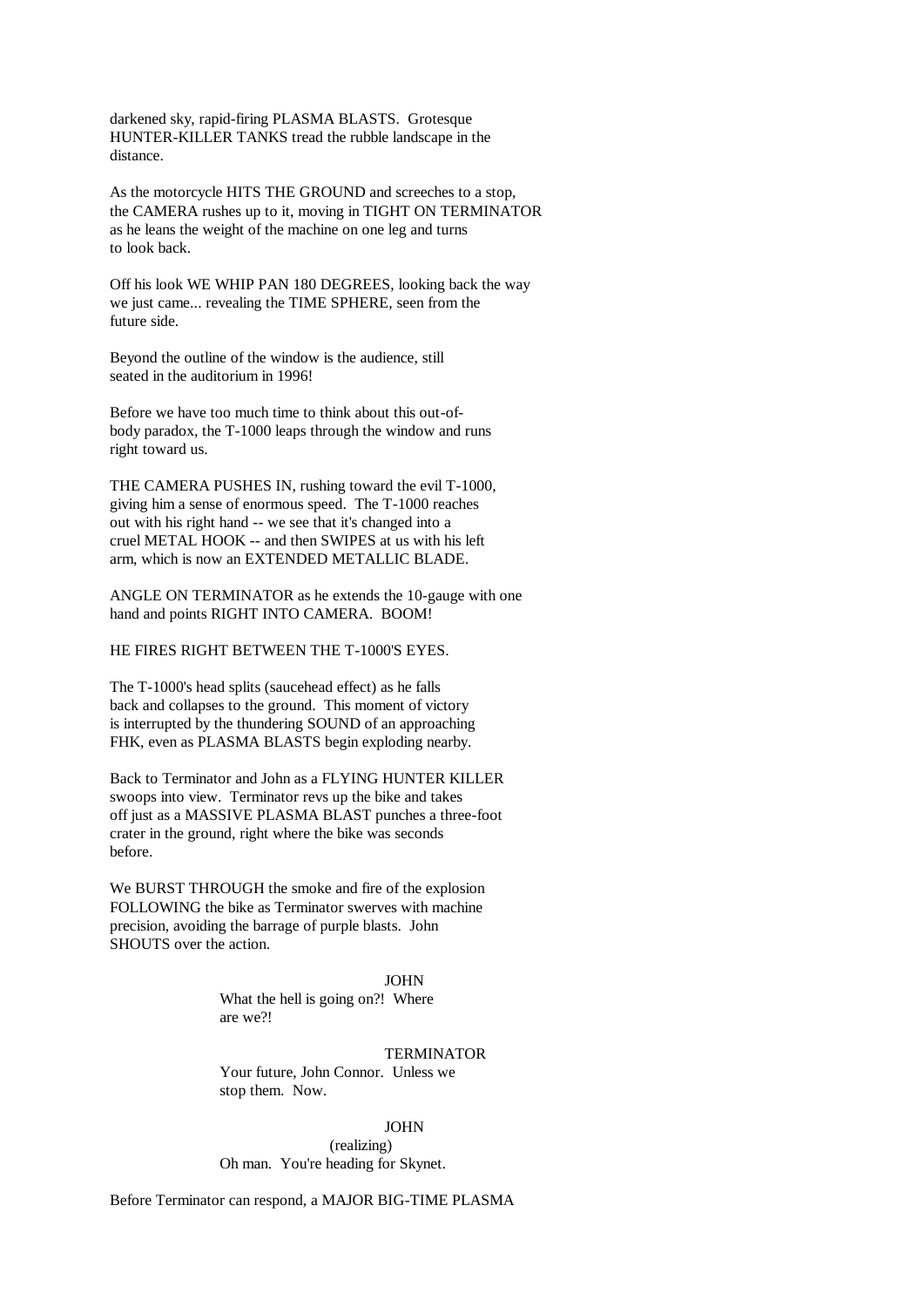BLAST EXPLODES directly in front of them. KA-BLAMMM! The bike hits the exploding rubble, launching them into the air. IN SLOW MOTION Terminator grabs John and spins in the air like a cat, coming down on his back on the pavement-- K-WHAM!!

He skids on his back on the concrete, throwing a comettail of sparks behind them. Before he has even come to rest he is rolling to his feet, pulling John up next to him.

Behind them, the FHK circles around and comes in for the kill. Terminator grabs John and pulls him as they rush for cover.

### TERMINATOR

This way. Quick.

They rush to a large burned-out PARKING STRUCTURE, darting under its protective cover. The massive FHK fires several PLASMA BLASTS at them, but too late: its intended victims are safely inside. The FHK can't get to them.

JOHN

That was close.

# TERMINATOR

It's not over.

They move into the shadows as the FHK sweeps overhead again, its moving searchlights seeking them out.

TIGHT ON THE FLYING HK as doors open in its belly, releasing THREE CHROME DISKS as they come to life, rocketing downwards towards the parking structure.

They are MINI-HUNTERS: single rotor anti-personnel drones about a foot in diameter. Fast, short range deathfrisbees, they each carry a front-mounted automatic-weapon about as powerful as an UZI.

They whine like evil bees as they swarm down into the shadows, SPLITTING OFF IN THREE DIRECTIONS with keen precision. We TRACK WITH ONE OF THEM as it zips through the war torn landscape.

TRACKING WITH JOHN AND TERMINATOR as they sprint through the ruins of the crumbling parking structure.

The MINI-HUNTERS ATTACK. ANGLE FOLLOWING THE LEAD DISK as it closes on the running targets. Terminator pulls John in front of him, shielding him with his body as-- The Mini-Hunters open fire and-- Terminator's leather jacket is ripped to shreds as rounds riddle his back.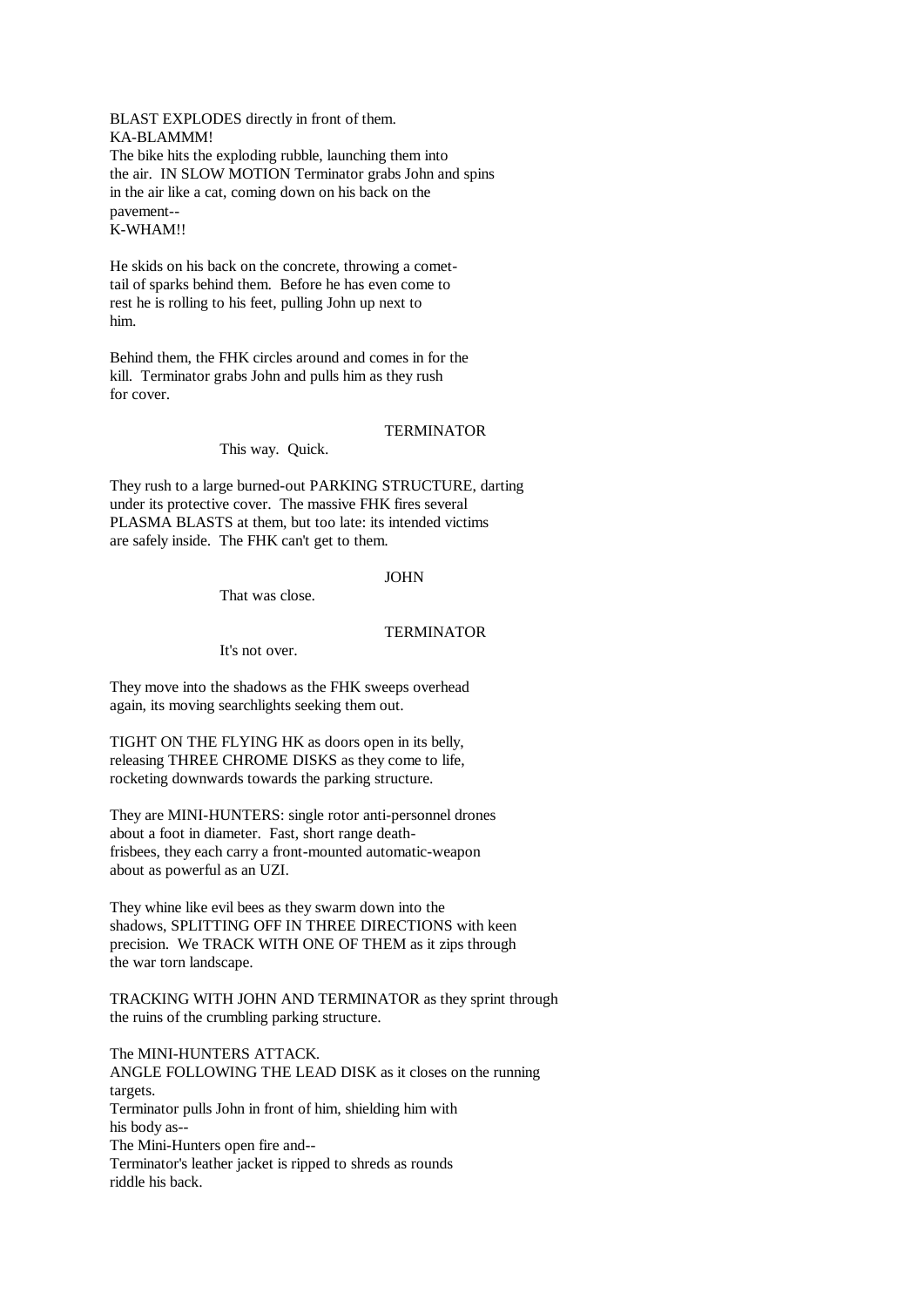Sheltering John, he whips around with the 10-gauge, firing one-handed RIGHT INTO CAMERA.

Mini-Hunter #1 is blown into shrapnel right in the FOREGROUND.

Terminator pulls John behind a concrete column as-- The other Mini-Hunters fire and-- The concrete is riddled with hits, and-- Terminator and John dodge out of the garage structure and through the ruins, and-- The two remaining Mini-Hunters fly aerobatics, swooping around, through and under the jumbled ruins to stay in pursuit.

THE LAST TWO MINI-HUNTERS whine around a mound of debris, closing. MINI-HUNTER #2 FLIES IN, its guns targeting Terminator. John sees it first and dives for cover.

# JOHN

# LOOK OUT!

Terminator swings around, brings up the shotgun, pulls the trigger-- CLICK! Empty. As the Mini-Hunter fires, stitching rounds into his chest, he flips the gun in his hand, holding it by the muzzle and--

Swings it like a bat.

CRACK! Grand slam! The Mini-Hunter SPINS AWAY, out of control, smoking and throwing off bits of shrapnel. Wailing plaintively and out of control, it corkscrews past the last functioning Mini-Hunter.

The remaining Mini-Hunter follows with its optical sensors as it goes by, "watching" it until we hear an off-screen explosion.

Then it turns back toward its target and revs up angrily for an attack.

FOLLOWING THE LAST MINI-HUNTER as it zips at blinding speed through the ruins, following John and Terminator as they run and dodge. It loses sight of them and banks, doubling back-- Zigzagging through columns, burnt-out doorframes, empty windows-- It catches a glimpse, homes in and-- Loses them again.

The whining disk hovers one way, then the other. Its sensors spin, searching. Huh? Perplexed, it edges past a column and--

WHAM! A hand shoots out of the darkness and grabs it in a vice-like grip.

Terminator steps from behind the pillar, holding the angry drone. It wriggles savagely in his hand. Its miniature guns rotate, trying to fire. Its little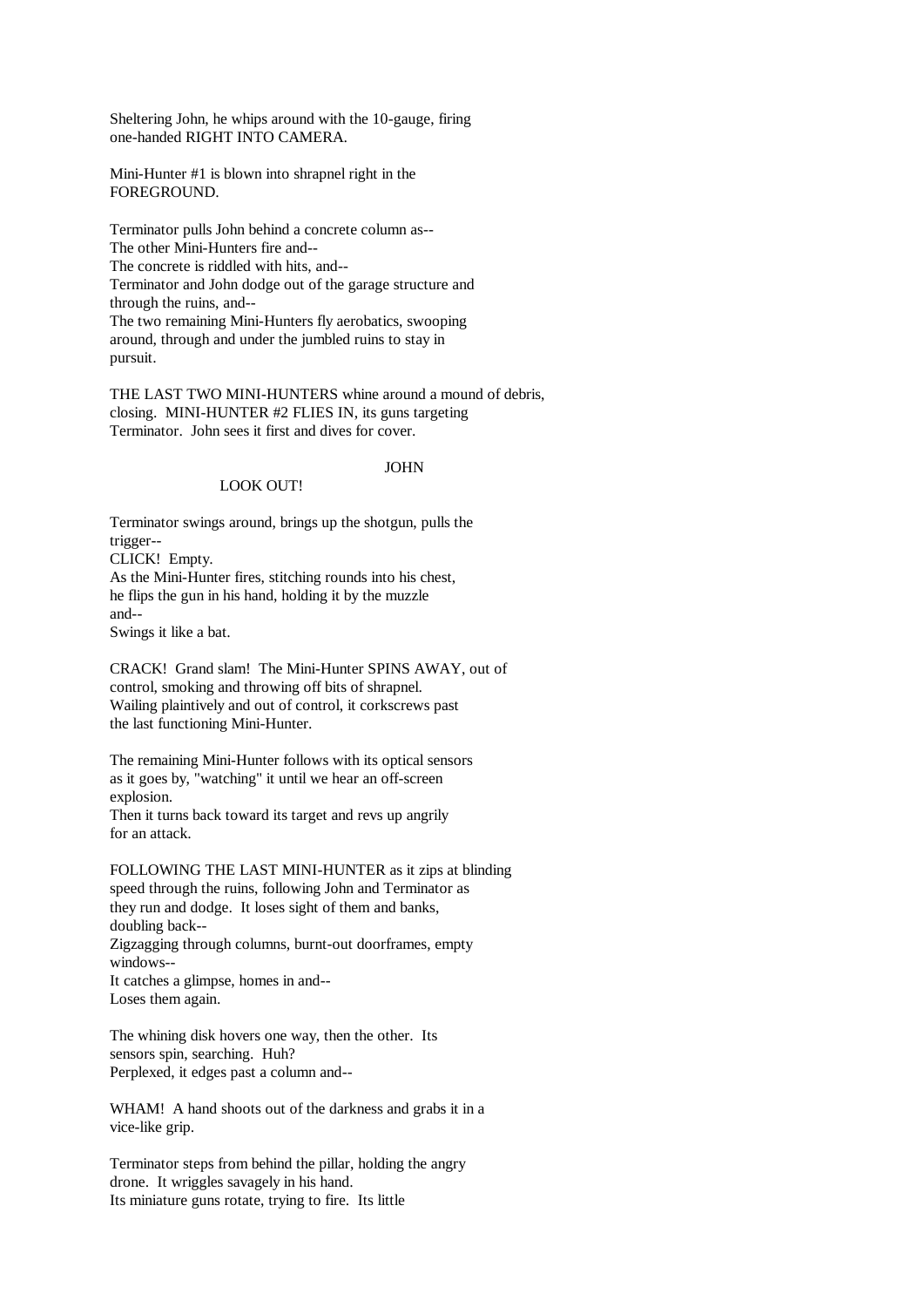rotor screams shrilly as it struggles. Terminator SMASHES IT AGAINST THE WALL.

### TERMINATOR

Quit your whining.

It does.

A SKELETAL SILHOUETTE with glowing red eyes steps out of a charred doorway behind them.

A T-800 TERMINATOR ENDOSKELETON (ENDO) raising its plasma rifle toward them as it moves in. The T-800s are the first stage in the creation of the cyborg. Our reprogrammed hero, Terminator himself, started as one of these, before he was completed as a human-infiltration unit.

Terminator spins, hurling the dead Mini-Hunter like a discus, right into the chest of the T-800. The Mini-Hunter EXPLODES, blasting the Endo into cartwheeling chunks of metal.

Out of the fiery explosion, the dead Endo's metallic head comes flying out, DIRECTLY AT US, in horrific 3-D. John jumps backwards as the skull hurtles toward him-- The head hovers for a moment -- its eyes glowing red as it seems to stare at us -- then it EXPLODES right in our faces--

> JOHN Nice shootin', Tex. A friend of yours?

### **TERMINATOR**

He was my roommate in college.

### JOHN

Now what?

Terminator hands John a backpack as he picks up the heavy PLASMA RIFLE from the dead Endo.

## TERMINATOR

Now we take on Skynet.

## JOHN

I was afraid you were going to say that.

John follows Terminator to a blackened doorway, CAMERA FOLLOWING, REVEALING...

AN ENORMOUS BUNKER. Squat and brutal in its design, like a mesa of burnished metal, its sides angling up hundreds of feet to a flat top. It gives the impression of being only the tip of a vast structure under the earth, which it is.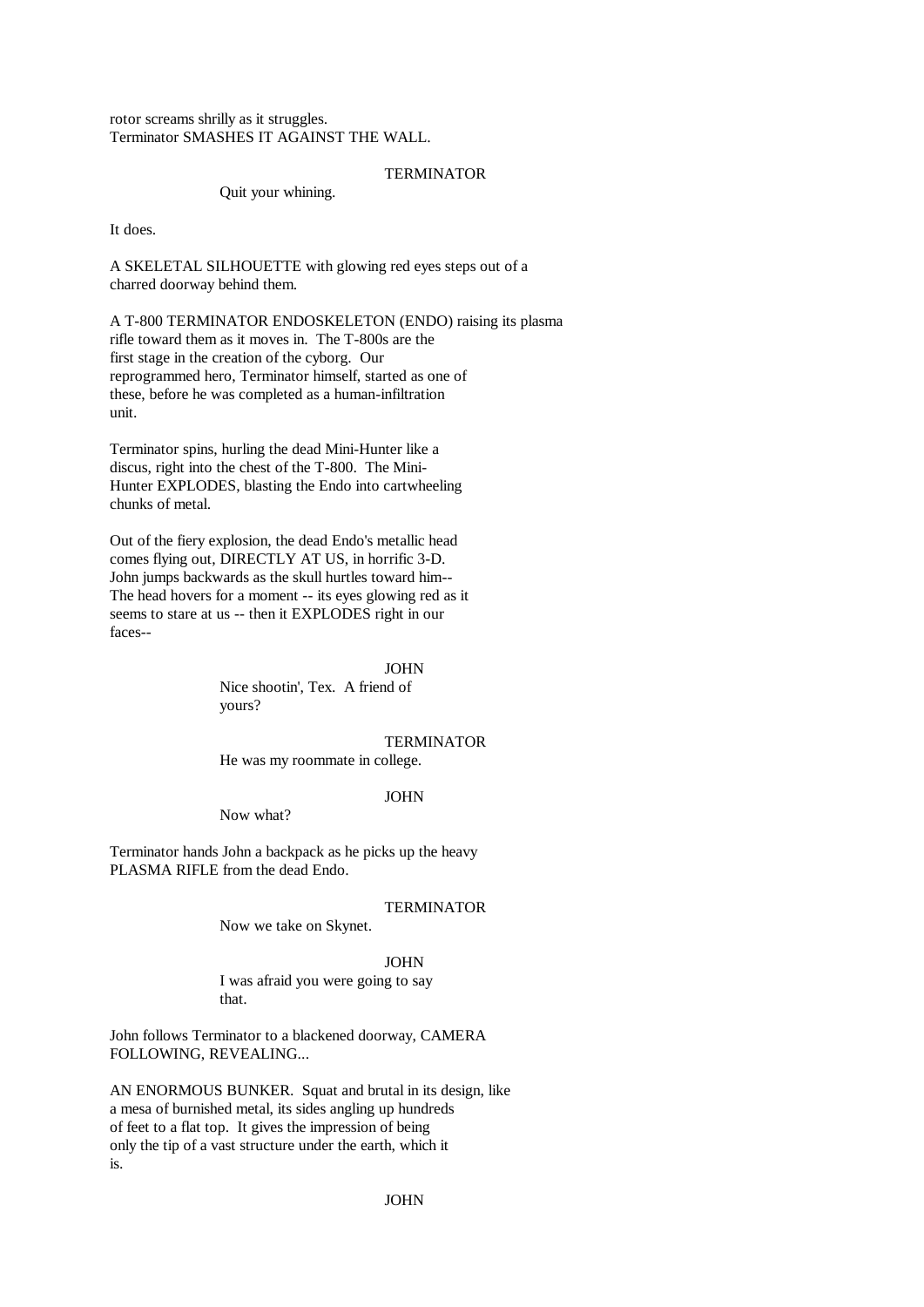### (awed)

## Oh, man.

Set into the face of the implacable bunker are numerous sets of massive doors, some closed, some open to allow HUNTER KILLERS to come and go. The nearest doors yawn wide as a FLYING HUNTER KILLER emerges onto the killing plain. Beyond it, several doors down, a huge trackedvehicle (TANK HUNTER KILLER) is entering the bunker.

John takes a peek inside the pack given to him by Terminator. Inside are metal cylinders the size of a thermos... a futuristic version of German "potato-masher" grenades.

## JOHN

Satchel charges. Cool.

# **TERMINATOR**

Let's bust a move.

They sprint towards the doors, right under the jetwash of the departing FHK. Ahead, the ENORMOUS DOORS are grinding closed. Let me tell you about these doors: they're big. BIG. Bigger than the Wizard of Oz's doors. Bigger than the door in "War Games". This is the Spruce Goose of doors.

John and Terminator run full-out toward the doors. They're not going to make it...

Terminator's stride lengthens and he gets there first, in time to wedge himself between the enormous doors. Like Samson between the pillars of the temple, his hydraulic arms hold the doors apart.

There is a grumbling roar from the hidden mechanism as the doors strain to close.

Just as John makes it through, the powerful cyborg releases the doors, diving out of the way as they SLAM TOGETHER with a THUNDEROUS CLANGGGG!

PLUNGING US INTO ABSOLUTE BLACKNESS...

## ACT III Skynet Showdown

The gong-like echo of the doors closing dies away along with the fading sounds of the HK explosions.

## JOHN

Where are we?

# **TERMINATOR**

Home.

A pale shaft of light filters down through the darkness, and into it walk JOHN and TERMINATOR.

KAWHUNNK.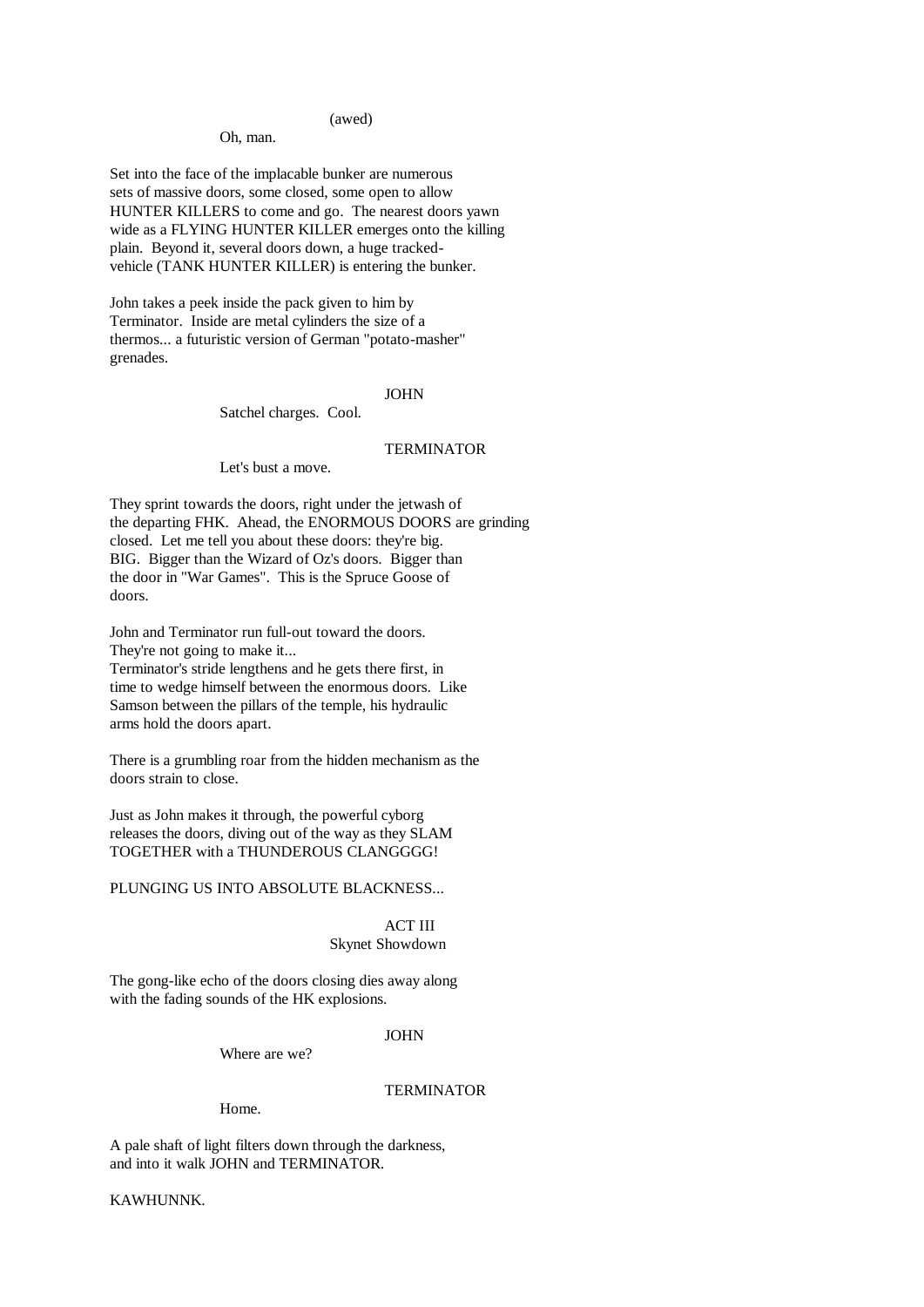A low, powerful HYDRAULIC MOTOR comes to life beneath us.

And then the theater begins to drop.

With a hefty UNLATCHING sound, the WALLS OF THE THEATER START TO RISE. We're on a giant ELEVATOR, the size of the entire theater. Descending into the bowels of the earth.

John looks around in awe as the room descends.

JOHN

Skynet.

# TERMINATOR

Affirmative.

As we descend, the walls of the shaft reveal a larger vista. We're descending through the heart of Skynet's operations.

This is not a place intended for human use. This is a facility designed by machines for machines. The architecture is alien, without aesthetics, without even such human basics as light switches and door knobs. Girders and conduits crisscross the space around us.

We notice dozens of tiny red "EYES" scattered throughout the chamber. These are AUTOMATIC VIDEO CAMERAS; they constantly scan the complex, looking for trouble.

A bank of SECURITY SCANNERS checks the elevator for intruders. These are BLUE FANS OF LIGHT that sweep across the elevator and into the theater. John and Terminator duck to avoid them. A sequence of ELECTRIC SPARKS throws eerie popping light from below. John and Terminator brace for trouble, but it's just a T-800 ENDOSKELETON WELDING some mechanical components; it pays them no notice.

JOHN

Pretty intense security.

#### TERMINATOR

We are approaching the final level. Skynet's Central Core.

Terminator starts loading his Plasma Rifle, checking the satchel charges: preparing for the final battle.

And we descend into the highest, deepest, widest chamber ever built.

THE CENTRAL CORE is a vast, gleaming steel corridor that seems to go on forever: a cold, mechanical environment, some kind of thermal-insulated manufacturing facility. LIQUID NITROGEN moves through translucent walls and streams down from vents and piping that line the walls and ceiling. CATWALKS and CONVEYOR BELTS crisscross the chamber at weird angles.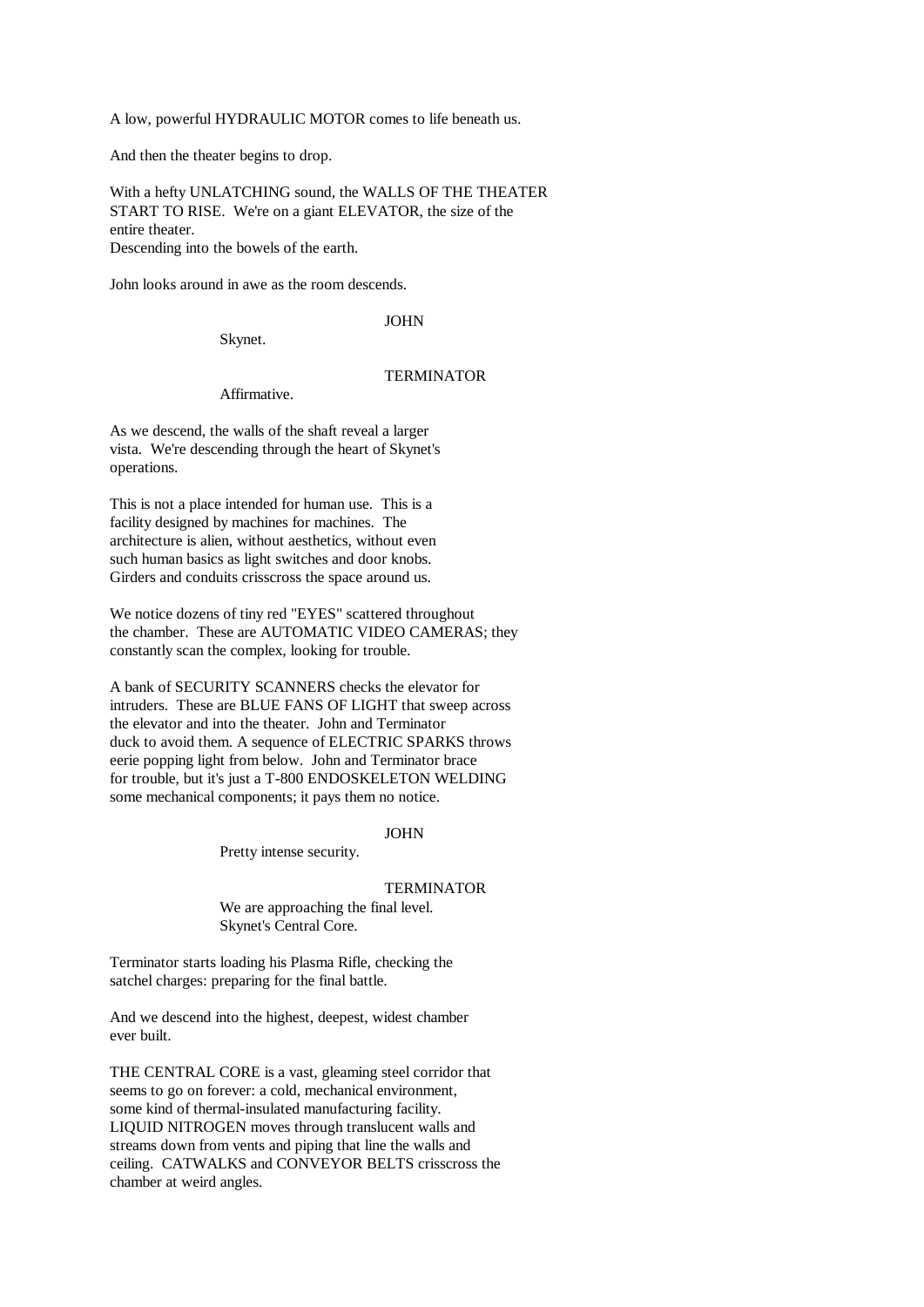To the left and right, huge SIDE TUNNELS branch off, nearly as vast as the central corridor. On the left we see a GIGANTIC VIDEO WALL. The Video Wall stands thirty of forty feet high and several hundred feet long, receding down the corridor. From here, Skynet monitors every aspect of its empire.

In the right hand tunnel, two massive TRUNCATED CONES converge from above and below. A CATWALK extends from the platform into the gap between the cones.

An immense CHROME PYRAMID, perhaps thirty feet high, dominates the center tunnel. While the rest of the Skynet systems are interconnected with ducts and cable trays, this gleaming metal stands strangely removed.

BDOOOOM! The elevator comes to a stop. We've reached the bottom of the huge elevator shaft.

John and Terminator quietly start to explore the space. In contrast to the thunderous noise of the Act II motorcycle-and-foot chase, the only sounds here are a faint hum of powerful machines all around us and their echoing footsteps. The room is cold. Sterile. Tomblike.

JOHN

So... what's the plan?

### TERMINATOR

(indicating the huge pyramid) We destroy the central processing unit. Then we activate the Time Generator...

(indicating the twin cones to our right)

... and you go home.

#### JOHN

Hmmm. Well... at least we're past all the security systems.

But what he doesn't see is that the video cameras have already spotted them, and their image appears on the stage right VIDEO WALL. And now, a bad sound. That same METALLIC SUCKING we heard when the Cyberdyne Logo healed up. Only a whole lot bigger.

# All but one.

### TERMINATOR

There's MOVEMENT as the MASSIVE CHROME PYRAMID begins to MELT. It ripples down, forming a huge donut of liquid metal on the ground. The slithering chrome reveals a smaller object underneath: an imposing ELECTRONIC PYRAMID covered in undecipherable patterns of light.

JOHN

(looking around,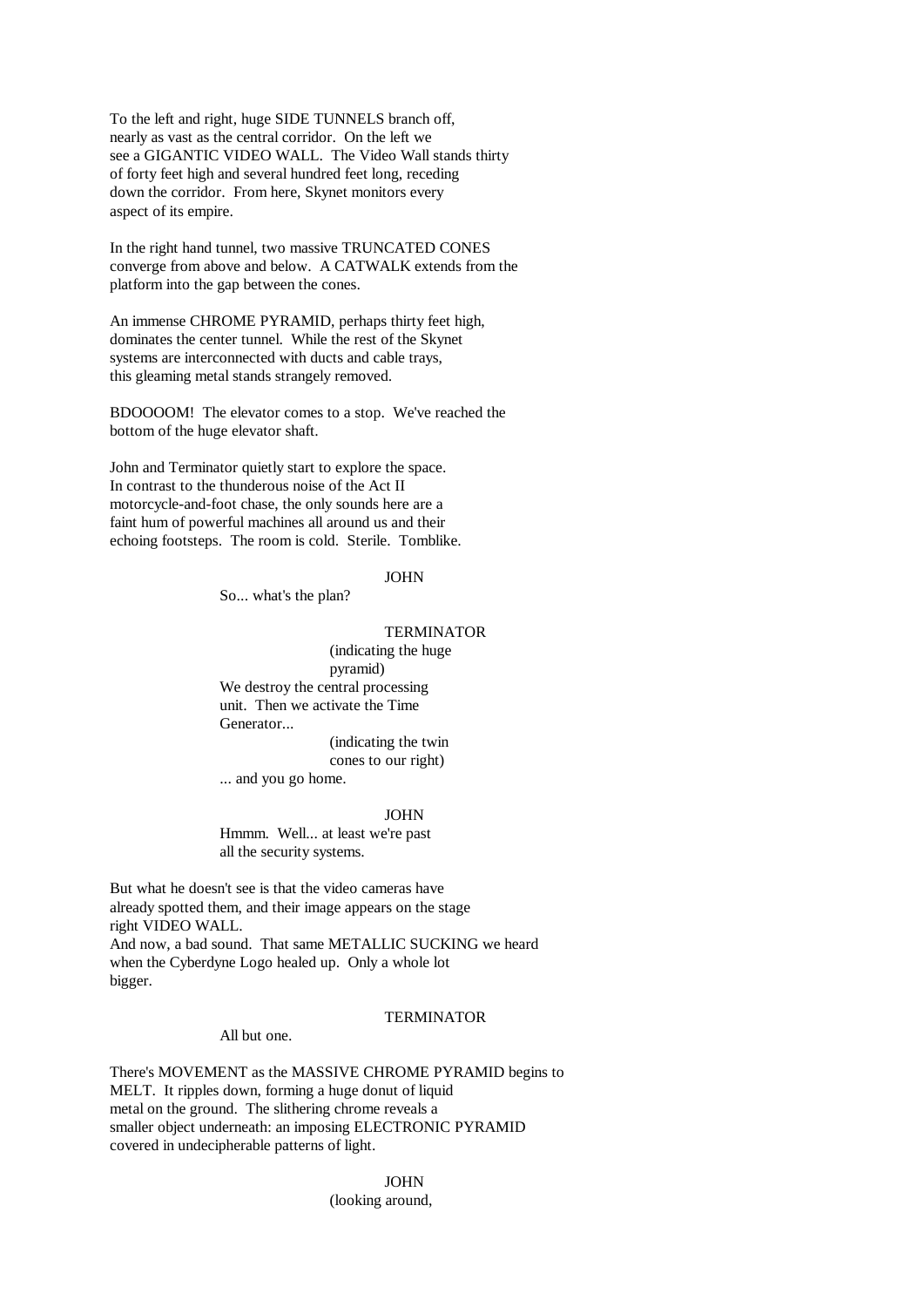nervous)

Okay... don't tell me... (looking at the cabinet) That's the Central Processor...

Suddenly the entire chamber seems to COME TO LIFE as the liquid metal mound begins to change shape. With the horrifying sound of bending, twisting, shrieking metal, GIANT SPIDER-LIKE ARMS slice up and out of the liquid metal moat. A METALLIC HEAD grows from the center. Razor-sharp chrome legs extend from the shape-- And it rises into the air.

JOHN

... and we're about to meet the night watchman.

John backs away as the DEADLY CREATURE CONTINUES MORPHING, growing in size by the second. As the creature comes to life, its head and arms REACH OUT towards us. John and Terminator back away, momentarily unsure what to do.

With a DEAFENING ROAR the metal completes its transformation into a horrific TECHNO-ORGANIC CHROME CREATURE; a kind of "steel spider" nearly thirty feet high. Revealing a cruel set of razor-sharp METAL TEETH, the creature (call it the T-1,000,000) lets out a SHRIEK OF FURY straight from the cauldrons of hell.

### JOHN

Do something quick!

### TERMINATOR

Stand clear.

Without missing a beat, Terminator OPENS FIRE with the PLASMA RIFLE as John dives out of the way. The shots have no effect on the creature. John and Terminator RUN TO STAGE LEFT -- and the creature REACHES OUT ITS ARMS for them.

Terminator FIRES another PLASMA BLAST and this time manages to blow off one of the creature's chrome arms. The wriggling tentacle merely dissolves and re-merges with its body once again.

Terminator and John rush to the other side of the stage. The T-1,000,000 blocks them with its arm while metallic jaws snap at them. They move off the platform as the creature tries to get at them. The metallic head hovers over the audience as it searches for John and Terminator. 3-D IMAGES ARE COMING AT US NOW FROM ALL THREE SCREENS.

Suddenly, John and Terminator leap onto the platform at stage right. The creature's head snaps in their direction and it SCREAMS LOUDLY as its arms extend toward them.

# JOHN

Any ideas?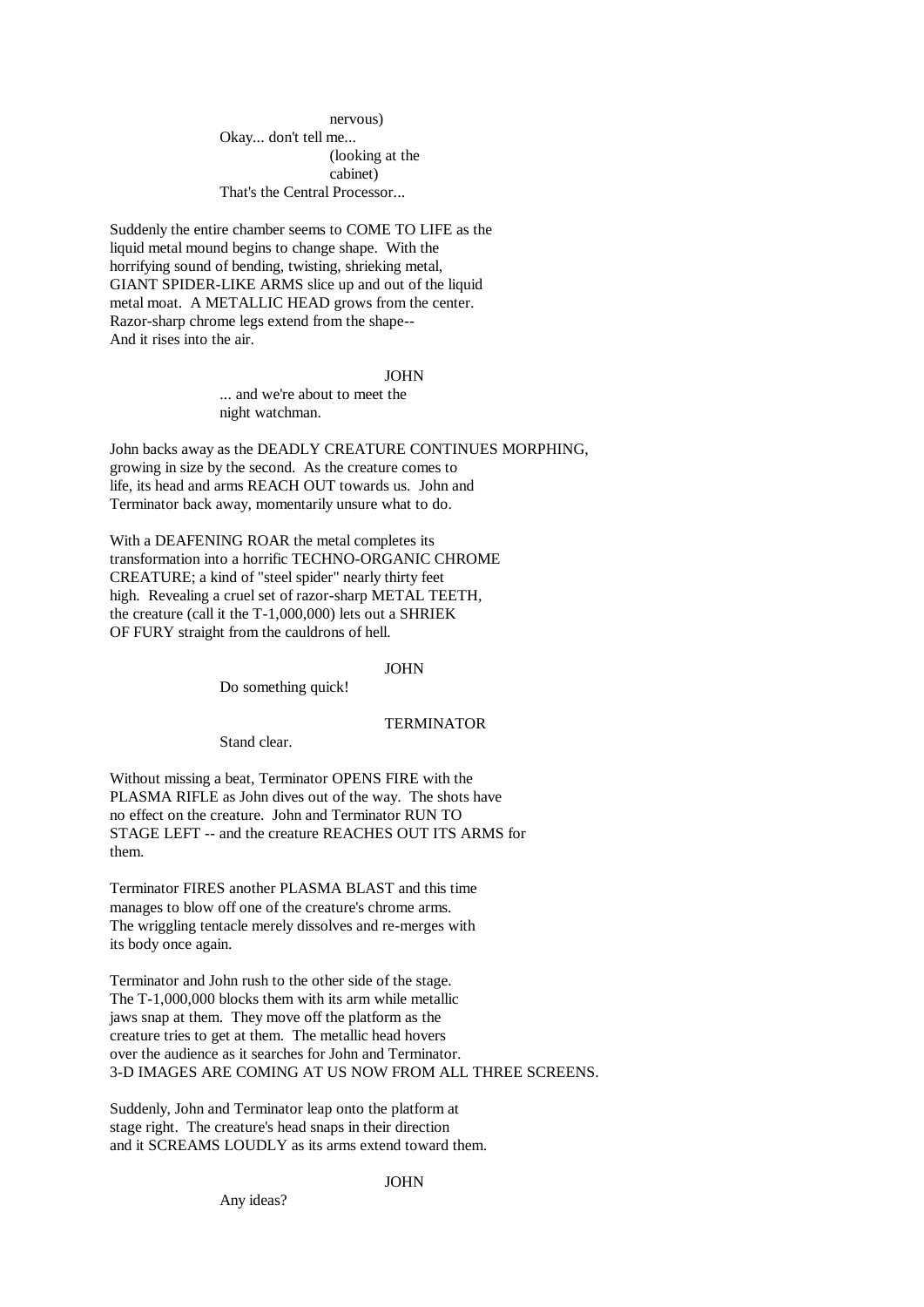### TERMINATOR

#### Get down!

Terminator AIMS AT THE WALL BEHIND THE CREATURE and fires blindly into it. PTWOOOOSSSSSHHH! THE SIDE OF THE WALL BLOWS OPEN, releasing a spectacular cloud of LIQUID NITROGEN across the stage. The fog fills the screen and stage, obscuring the T-1,000,000 for a moment. The creature's hideous metallic cries are silenced.

A moment later, the smoke clears. John and Terminator stand as before, still ready for their attack. But now we see the T-1,000,000 is FROZEN SOLID, covered with sparking frost. Crystallized.

Terminator raises the plasma rifle.

Wait!

### JOHN

The Terminator sprays the crystallized creature with gunfire, and the T-1,000,000 shatters like glass. It's blown into a million silvery fragments; the razor sharp METAL SHARDS fly through the air in all directions. A large cluster of fragments flies right toward our eyes. They hover in front of us, tinkling against each other with a music sound like a million wind chimes. We feel tiny sprinkles of ICE WATER on our arms and faces as the pieces shatter toward us.

John and Terminator look up in awe at the galaxy of metal flakes floating overhead.

John looks around, uneasy.

JOHN I'm not sure that was a great idea.

He's right, of course. Already the fragments hovering in front of us begin to SOFTEN and MELT. They turn into floating blobs of liquid metal that start drifting back towards the center of the chamber. The larger pieces shift, moving to join the floating blobs. As our heroes watch, the shattered pieces melt and merge together...

### **TERMINATOR**

# We don't have much time.

Terminator grabs the satchel charge from the backpack on John. He sets the timer and sets the trigger. We hear it BEEPING as the bomb begins counting down.

### **TERMINATOR**

Thirty seconds. Follow me.

Terminator and John head to the stage left column, where a metal structure leads to the upper platform-- And start to climb. The T-1,000,000 is slowly reassembling itself. And now it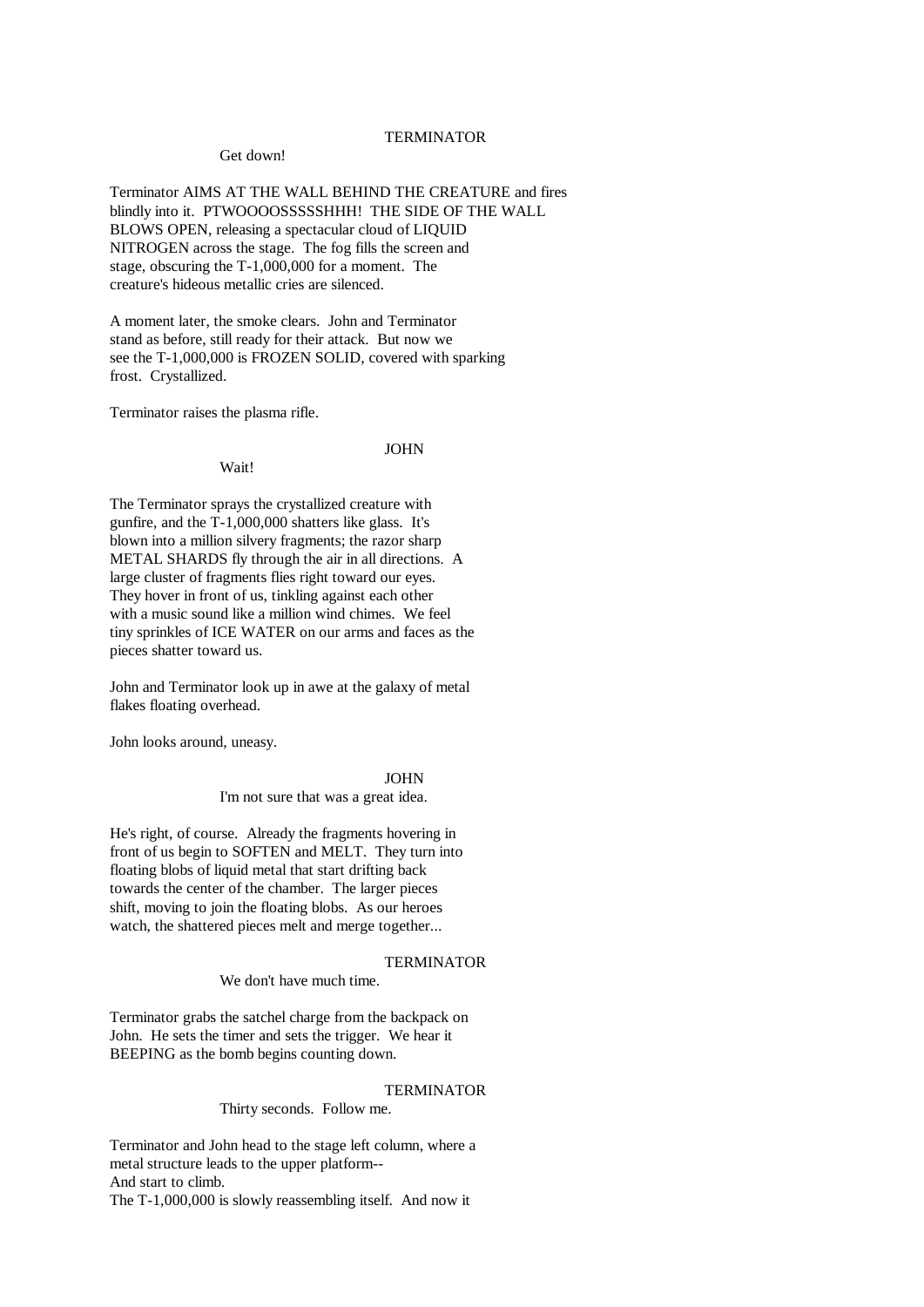is really, really pissed.

#### JOHN

Oh, man... This is not good... This is definitely not good...

Terminator reaches the Service Platform first, and RIPS OPEN the big Junction Box. SPARKS jitter inside the box as Terminator jiggers the wires. TZZZZZZZAKKKTT! The huge CONES on our right suddenly flare to life. Familiar LIGHTNING BOLTS crackle, and a TIME SPHERE appears between the cones, identical to the one Terminator used in Act I.

John reaches the platform. The noise is building: the T-1,000,000 rises and undulates violently, extending its razor-sharp arms out as it reforms.

### **TERMINATOR**

(indication the Time Sphere)

Go John! Now!

## JOHN

NO!

The creature's head is reforming now.

Terminator grabs hold of a HANGING CABLE and tests it for strength. He wraps it around himself and grabs the bomb in one hand. The BEEPING of the bomb has become rapid-- There's only about ten seconds left.

## JOHN

NO! I won't go without you!

### TERMINATOR

Six seconds! GO!

Things happen REALLY fast now. Terminator LAUNCHES HIMSELF INTO THE AIR, swinging on the cable. As he swings toward the CPU Cabinet, Terminator shouts back to John:

## GO!!!

## **TERMINATOR**

John realizes what's happening as he see Terminator swinging towards the T-1,000,000-- He turns and RACES down the CATWALK-- And LEAPS INTO THE TIME SPHERE-- There's a FLARE OF ELECTRICAL ENERGY as he disappears--

The HEAD of the T-1,000,000 reforms and SCREAMS a bloodcurdling DIGITAL HOWL, twisting our attention back to the center screen-- Its mouth opens, flashing chrome daggers as Terminator swings toward it-- Terminator KICKS AND SPINS, narrowly avoiding the T-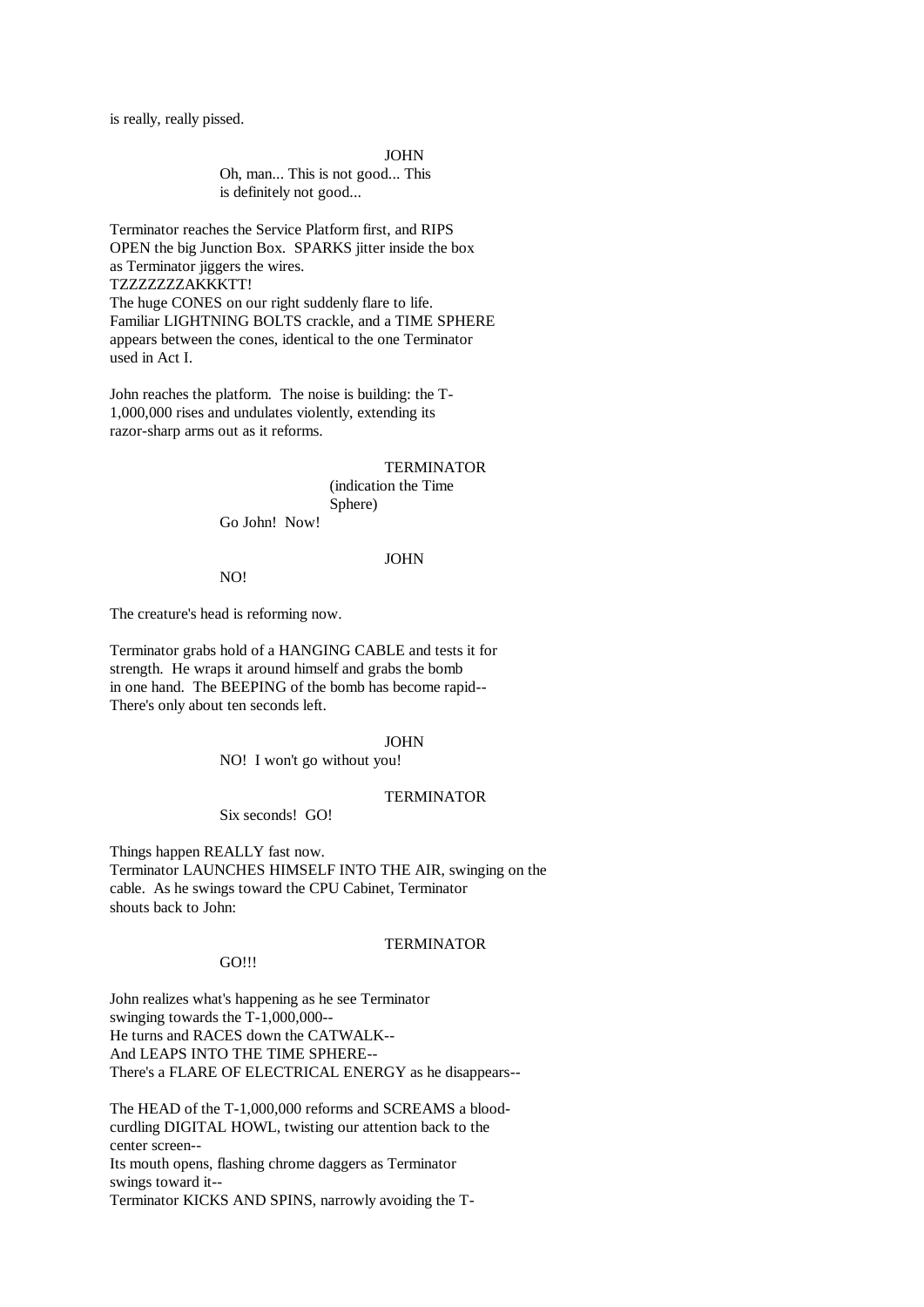1,000,000 in mid-gnash-- The BEEPING of the bomb turns into a continuous highpitched "this-is-it" tone-- Terminator reaches the end of the cable's swing--

The T-1,000,000 freezes in its tracks: it knows it's screwed. And in the split instant before it blows, every surveillance camera in Skynet turns and focuses in on Terminator. His grim face fills the massive VIDEO WALL in a heroic close-up.

## **TERMINATOR**

Hasta la vista, baby.

And Terminator HURLS the bomb into the CPU.

# KABLALAWHOOOOOOOOOOOOM!!!!!!

A MASSIVE EXPLOSION BLOWS THE CPU TO SHREDS -- IT TRIGGERS A HUGE FIREBALL THAT BLOWS STRAIGHT TOWARD US-- AND BLOWS THE T-1,000,000 TO SLIVERY VAPOR!

And as the RUMBLING, ROILING FIREBALL BLOWS OFF THE SCREEN and REACHES OUT towards us, a huge cloud of LIQUID NITROGEN SMOKE thunders into the audience, obscuring everything--

-- and for one terrifying instant, OUR SEATS suddenly DROP OUT from under us--

-- and the world goes black.

EPILOGUE

In the darkness that follows, the TERMINATOR THEME MUSIC begins again.

We can make out the trappings of the CYBERDYNE PRESENTATION CENTER in the dim light. A LIGHT falls on JOHN and SARAH. John has returned from the battle drained and forlorn. Sarah folds him into her arms as she gazes out into the darkness. We hear SARAH'S VOICE overhead.

## SARAH (V.O.)

And so the battle continues.

On the 3-D FILM SCREEN above them, a final image appears: The burning red eyes of a TERMINATOR ENDOSKELETON. IT moves slowly OUT toward us, flames reflected in its chromeskull.

# SARAH (V.O.)

And once again I find I owe my son's life to the heroic actions of a machine.

And then, as the endo skull hovers directly in front of us, it FADES into the solemn visage of Arnold Schwarzenegger. A RED GLOW appears in one eye behind his sunglasses.